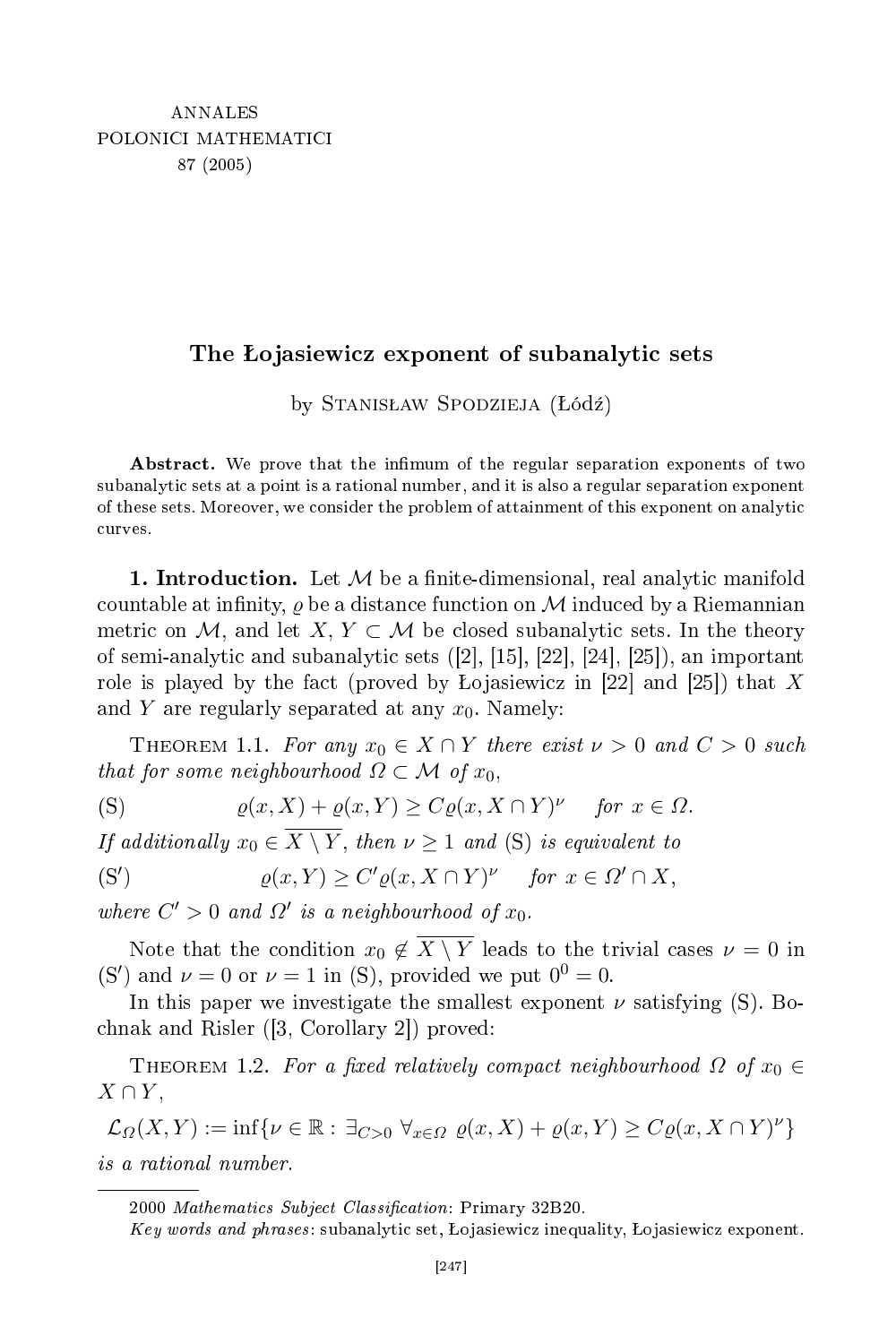The exponent  $\nu$  satisfying (S) for some  $\Omega$  and  $C > 0$  is called a regular separation exponent of X and Y at  $x_0$ . The infimum of all regular separation exponents of X and Y at  $x_0$  is called the *Lojasiewicz exponent of X, Y at*  $x_0$  and denoted by  $\mathcal{L}_{x_0}(X,Y).$  It is easy to see that

 $\mathcal{L}_{x_0}(X,Y) = \inf\{\mathcal{L}_{\varOmega}(X,Y):\varOmega \text{ a relatively compact neighbourhood of }x_0\}.$ 

We shall prove the following generalisation of Theorem 1.2.

THEOREM 1.3. Let  $x_0 \in X \cap Y$ . Then  $\mathcal{L}_{x_0}(X, Y) \in \mathbb{Q}$ , and (S) holds for  $\nu = \mathcal{L}_{x_0}(X,Y),$  some  $C>0$  and a neighbourhood  $\Omega$  of  $x_0.$ 

The exponent  $\mathcal{L}_{x_0}(X,Y)$  is attained on an analytic curve, namely, we have

THEOREM 1.4. Let  $x_0 \in X \cap Y$  and  $x_0 \in \overline{\mathcal{M} \setminus (X \cap Y)}$ . Then for any neighbourhood  $\Omega$  of  $x_0$  there exists an analytic curve  $\varphi:[0,r)\to\Omega$  such that  $\varphi(0) \in X \cap Y$ ,  $\varphi((0,r)) \subset \Omega \setminus (X \cap Y)$  and for some constant  $C' > 0$ ,

$$
\varrho(\varphi(t), X) + \varrho(\varphi(t), Y) \le C' \varrho(\varphi(t), X \cap Y)^{\mathcal{L}_{x_0}(X, Y)}, \quad t \in [0, r).
$$

The above two theorems will follow from analogous results in a slightly more general situation. Namely, for three subanalytic sets  $X, Y, Z$  $\subset \mathcal{M}$  such that  $X \cap Y \subset Z$ , we define a regular separation exponent of Y and Z on X at a point  $x_0 \in X \cap Y$  to be any real positive  $\nu$  such that

$$
(\#) \quad \rho(x, Y) \ge C\rho(x, Z)^{\nu} \quad \text{for } x \in X \cap \Omega,
$$

where  $C > 0$  and  $\Omega$  is a neighbourhood of  $x_0$ . The infimum of all such exponents  $\nu$  will be denoted by  $\mathcal{L}_{x_0}(X;Y,Z)$ . If  $Z=X\cap Y$  then obviously  ${\mathcal L}_{x_0}(X;Y,Z) \,=\, {\mathcal L}_{x_0}(X,Y),$  provided  $x_0\, \in\, X\setminus Y.$  The main result of this paper is the following

THEOREM 1.5. Let X, Y, Z be closed subanalytic subsets of M with  $X \cap Y \subset Z$ , and let  $x_0 \in X \cap Y$ .

- (i) We have  $\mathcal{L}_{x_0}(X;Y,Z) \in \mathbb{Q}$ , and  $(\#)$  holds for  $\nu = \mathcal{L}_{x_0}(X;Y,Z)$ , some  $C > 0$  and a neighbourhood  $\Omega$  of  $x_0$ .
- (ii) If  $x_0 \in X \setminus Z$ , then  $\mathcal{L}_{x_0}(X;Y,Z)$  is attained on an analytic curve, i.e. for any neighbourhood  $\Omega$  of  $x_0$  there exists an analytic curve  $\varphi$  :  $[0, r] \to X \cap \Omega$  such that  $\varphi((0, r)) \subset X \setminus Z$  and  $\varphi(0) \in X \cap Y$ , and for some constant  $C_1 > 0$ ,

$$
C_1 \varrho(\varphi(t), Y) \le \varrho(\varphi(t), Z)^{\mathcal{L}_{x_0}(X; Y, Z)} \quad \text{for } t \in [0, r).
$$

The proof of the above theorem will be given in Section 2. Unfortunately, in Theorems 1.4 and 1.5, we cannot require that  $\varphi(0) = x_0$  (see Example 2.5). This observation shows that, in the proof of Theorem 1.5, it does not suffice to apply the Curve Sele
tion Lemma. We have to use another tool, the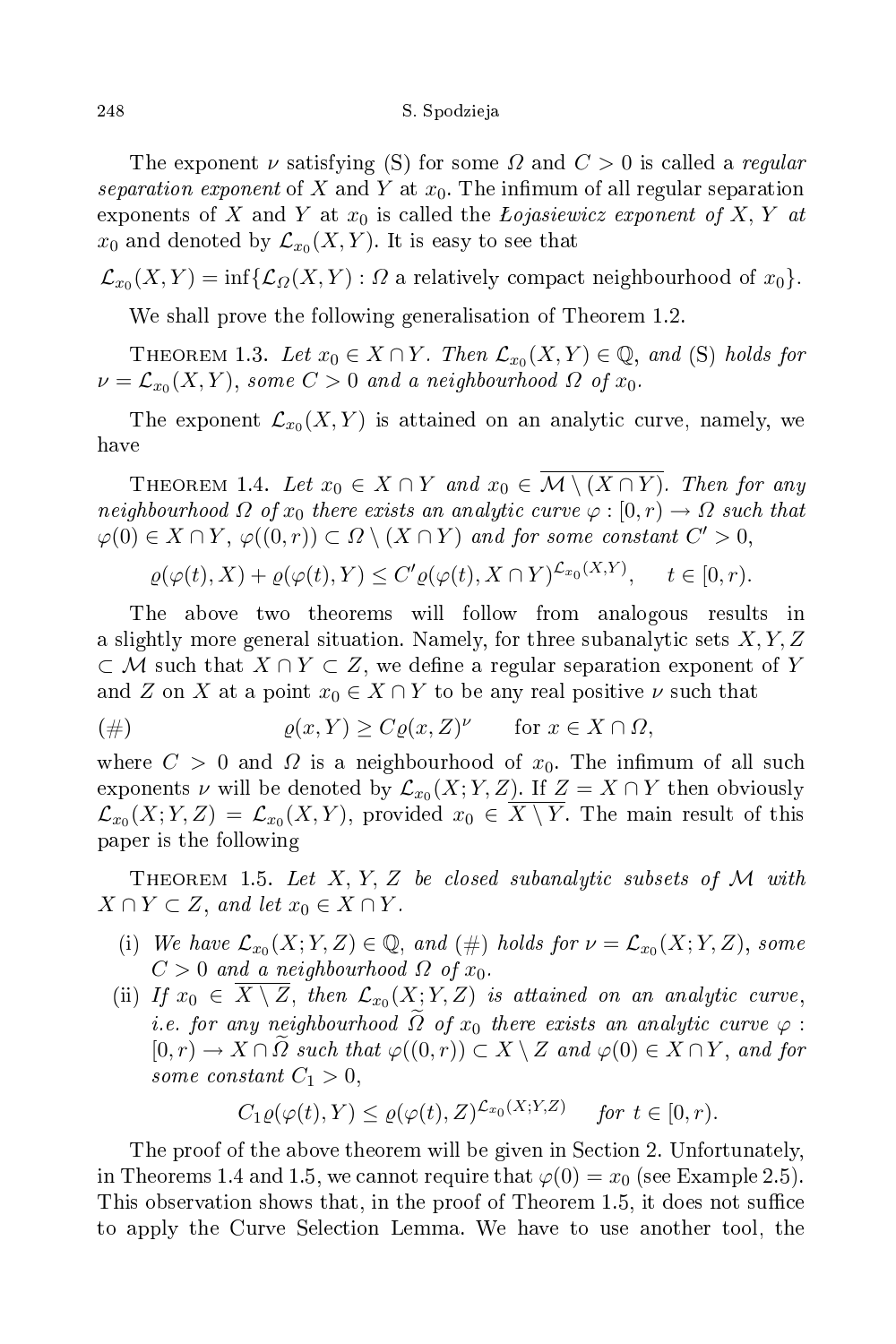notion of Lipschitz stratification introduced by T. Mostowski [26] (see also  $[27]-[29]$ .

Se
tions 3 and 4 are devoted to appli
ations of Theorem 1.5.

Let X, Y be subanalytic sets,  $F: X \to Y$  be a subanalytic mapping and  $\varGamma(F)$  be the graph of F. Let  $\mathcal{L}_{x_0}(F) := \mathcal{L}_{(x_0,y_0)}(\varGamma(F);X\times\{y_0\},V\times Y),$ where  $x_0 \in X$ ,  $y_0 = F(x_0)$ , and  $V = F^{-1}(y_0)$ . Theorem 1.5 implies that  $\mathcal{L}_{x_0}(F)$  is the smallest exponent  $\nu$  satisfying the following fundamental  $\emph{Lo-}$ jasiewi
z inequality :

$$
\varrho(F(x), y_0) \ge C\varrho(x, V)^{\nu}, \quad x \in X \cap \Omega,
$$

for some neighbourhood  $\Omega$  of  $x_0$ , and  $C > 0$  (Corollary 3.1). The inequality  $(L)$  plays an important role in singularity theory  $([2], [19], [22], [23], [32])$ , and in the solution of the division problem in distribution theory  $([16], [21])$ .

For two subanalytic mappings  $F: X \to Y$ ,  $g: X \to Z$ , where X, Y, Z are subanalytic sets, and  $x_0 \in X$ ,  $y_0 = F(x_0)$ ,  $z_0 = g(x_0)$ , we show that the number  ${\mathcal L}_{x_0}(F/g):={\mathcal L}_{(x_0,y_0,z_0)}(\varGamma(F,g);X\times\{y_0\}\times Z,X\times Y\times\{z_0\})$  is the smallest exponent  $\nu$  satisfying

$$
(LT) \t\t \varrho(F(x), y_0) \ge C \varrho(g(x), z_0)^{\nu}, \quad x \in X \cap \Omega,
$$

in a neighbourhood  $\Omega$  of  $x_0$  for some  $C > 0$ , provided  $F^{-1}(y_0) \subset g^{-1}(z_0)$ (Corollary 4.1). In particular, we obtain the Lejeune-Jalabert and Teissier result stating that in the complex analytic case  $\mathcal{L}_{x_0}(F/g)\in\mathbb{Q}$  ([20, Corollary 6.4, cf. [3]). We collect some relations between  $\mathcal{L}_{x_0}(F)$  and  $\mathcal{L}_{x_0}(F/g)$  in Remark 4.3.

If X is a semi-algebraic set and  $F: X \to \mathbb{R}^m$  is a semi-algebraic mapping, then the set  $\{\mathcal{L}_x(F) : x \in V\}$  is finite, where  $V = F^{-1}(0)$  (Corollary 2.7). So, the number  $\mathcal{L}(F) = \max_{x \in V} \mathcal{L}_x(F)$  is the smallest exponent  $\nu$  for which  $(E)$ holds at each  $x_0 \in V$ . In Theorem 3.5 we prove that there exists a rational number *l* such that

$$
|F(x)|(1+|x|)^{l} \ge C\varrho(x,V)^{\mathcal{L}(F)} \quad \text{in } X
$$

for some constant  $C > 0$ . Moreover, the infimum  $l_{\infty}(F)$  of all such exponents l is also a rational number and satisfies (JKS), provided  $\mathcal{L}(F) > 0$ and  $X \setminus V$  is unbounded (if X is compact, then (JKS) holds for  $l = 0$ ). Theorem 3.5 is a generalisation of the Ji, Kollár and Shiman result to the semi-algebraic case (17, Theorem 5 and Corollary 6, see also  $[4]$ ,  $[9]$ ,  $[10]$ ,  $(18)$ . In the case when V is finite,  $(JKS)$  is also important in the polynomial mappings theory (Remark 3.6).

In Section 4 we consider the notion of separation of two mappings. In particular we give a version of  $(JKS)$  for two mappings (Theorem 4.5, cf. [12]).

2. Separation of subanalytic sets. We recall some notions. A subset of a linear space M is called *semi-algebraic* when it is defined by a finite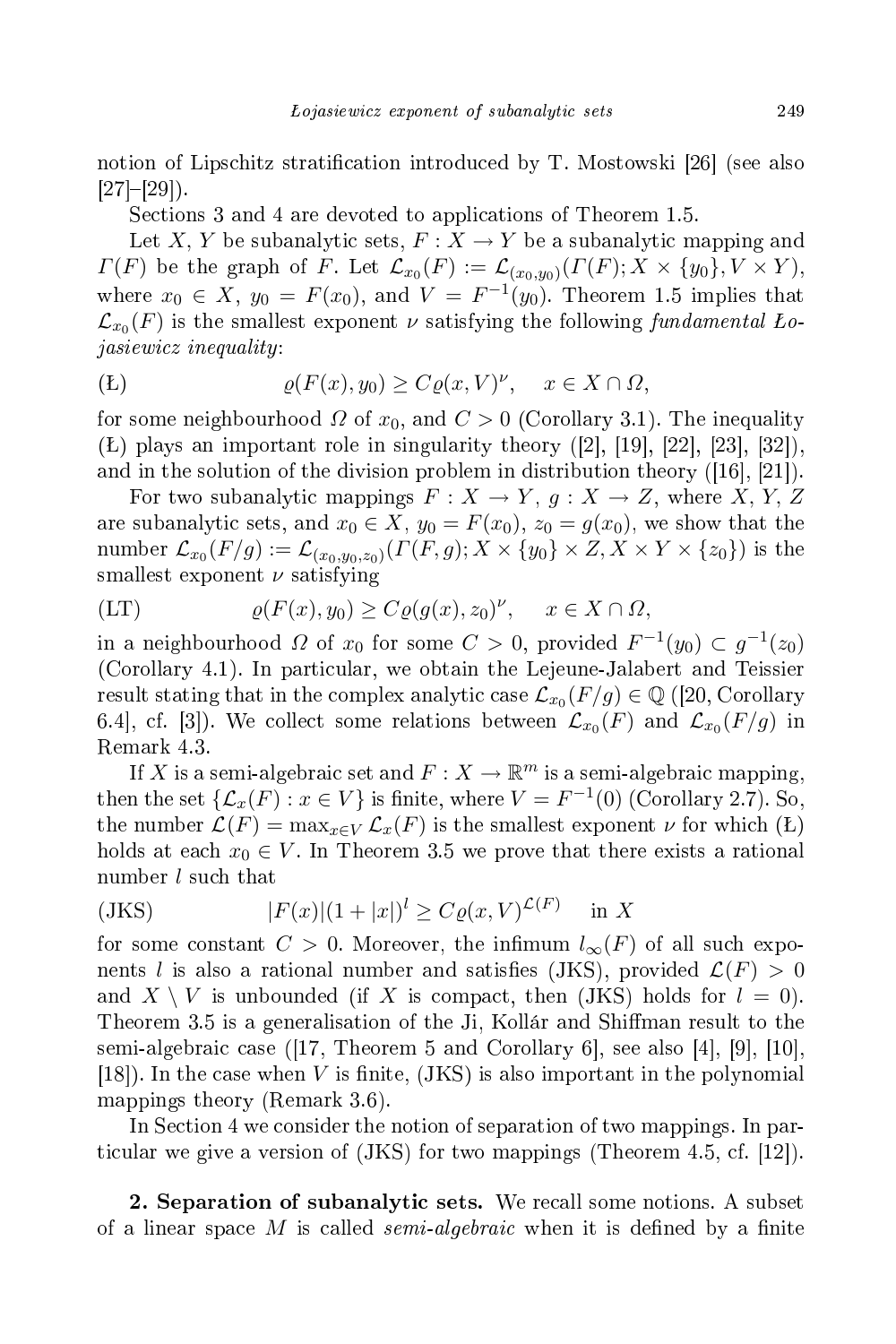alternative of finite systems of inequalities  $P > 0$  or  $P \ge 0$ , where P are polynomials on M. A set  $E \subset M$  is called *semi-analytic* if every point of M has a neighbourhood  $\Omega$  such that  $E \cap \Omega$  is defined by a finite alternative of finite systems of inequalities  $f > 0$  or  $f \geq 0$ , where  $f : \Omega \to \mathbb{R}$  are analytic functions. The set E is called a *subanalytic subset* of M if every point  $x \in \mathcal{M}$  has a neighbourhood  $\Omega$  such that  $E \cap \Omega$  is the image under the projection map  $\mathcal{M} \times \mathbb{R}^k \to \mathcal{M}$  of a semi-analytic relatively compact subset of  $\mathcal{M}\times\mathbb{R}^k$  (where  $k$  depends on  $x$ ). For the basic properties of semi-analytic and subanalytic sets see for instance  $[2]$ ,  $[11]$ ,  $[15]$ ,  $[22]$ ,  $[25]$ .

For  $A \subset \mathcal{M}$ , we denote by  $\varrho(\cdot, A)$  the distance function to A, i.e.  $\varrho(z, A) = \inf_{x \in A} \varrho(z, x)$  if  $A \neq \emptyset$ , and  $\varrho(z, \emptyset) = 1$ .

In the remainder of this section,  $X, Y, Z$  are closed subanalytic sets in  $M$ . We start with some remarks on  $\mathcal{L}_{x_0}(X;Y,Z).$ 

REMARK 2.1. (a) If  $x_0 \in X \cap Y \subset Z$  and  $X \cap \Omega \subset Z$  for some neighbourhood  $\Omega$  of  $x_0$ , then obviously, for any  $C, \nu > 0$  the inequality  $(\#)$  holds in  $\Omega$ . So,  $\mathcal{L}_{x_0}(X;Y,Z)=0$ . In order to omit this trivial case, we will assume  $x_0 \in X \setminus Z$ .

(b) Obviously,  $\mathcal{L}_{x_0}(X,Y) = \mathcal{L}_{x_0}(Y,X)$ . However, we cannot require that  ${\mathcal L}_{x_0}(X;Y,Z) \ = \ {\mathcal L}_{x_0}(Y;X,Z).$  Indeed, for  $X \ = \ \{(x_1,x_2) \ : \ x_2 \ = \ 0\}$  and  $Y = Z = \{(x_1, x_2) : x_1 = x_2\}$  we easily obtain  $\mathcal{L}_0(X; Y, Z) = 1$  and  $\mathcal{L}_0(Y; X, Z) = 0.$ 

Since the exponent  $\mathcal{L}_{x_0}(X;Y,Z)$  has a local character, the proof of Theorem 1.5 can be carried out in the case of subanalytic sets in an open set  $G$  of a finite-dimensional real linear space M. This exponent does not depend on the choice of the norm, so we will use the Euclidean norm  $|\cdot|$ . Set  $B(x_0, R) = \{x \in M : |x - x_0| < R\}$ , where  $x_0 \in M$  and  $R > 0$ .

LEMMA 2.2. Let Z be a closed subanalytic subset of G and  $x_0 \in Z$ . Let  $R > 0$  be such that  $B = \overline{B(x_0, R)} \subset G$ . Then

$$
A = \{(x, z) \in B \times (Z \cap B) : \varrho(x, Z \cap B) = |x - z|\}
$$

is a nonempty compact and subanalytic set in  $G \times M$ . Moreover, if Z is a semi-algebraic (and closed) subset of M, then the set  $\{(x, z) \in M \times Z :$  $\rho(x, Z) = |x - z|\}$  is semi-algebraic.

*Proof.* Since  $\{(x, z, w) \in B \times (Z \cap B) \times (Z \cap B) : |x - z| > |x - w|\}$  is a subanalytic and relatively compact subset of  $G\times M^2,$  its projection

$$
E = \{(x, z) \in B \times (Z \cap B) : \exists_{w \in Z \cap B} |x - z| > |x - w|\}
$$

onto  $B \times M$  is subanalytic. Moreover,  $A = [B \times (Z \cap B)] \setminus E$ , and hence, by the Gabrielov Theorem on Complement  $([13,$  Theorem 1,  $[25,$  IV.4 $])$ , the set A is subanalytic. The proof is analogous when  $Z$  is semi-algebraic (by using the Tarski-Seidenberg Theorem, see [1, Theorem 2.3.4]).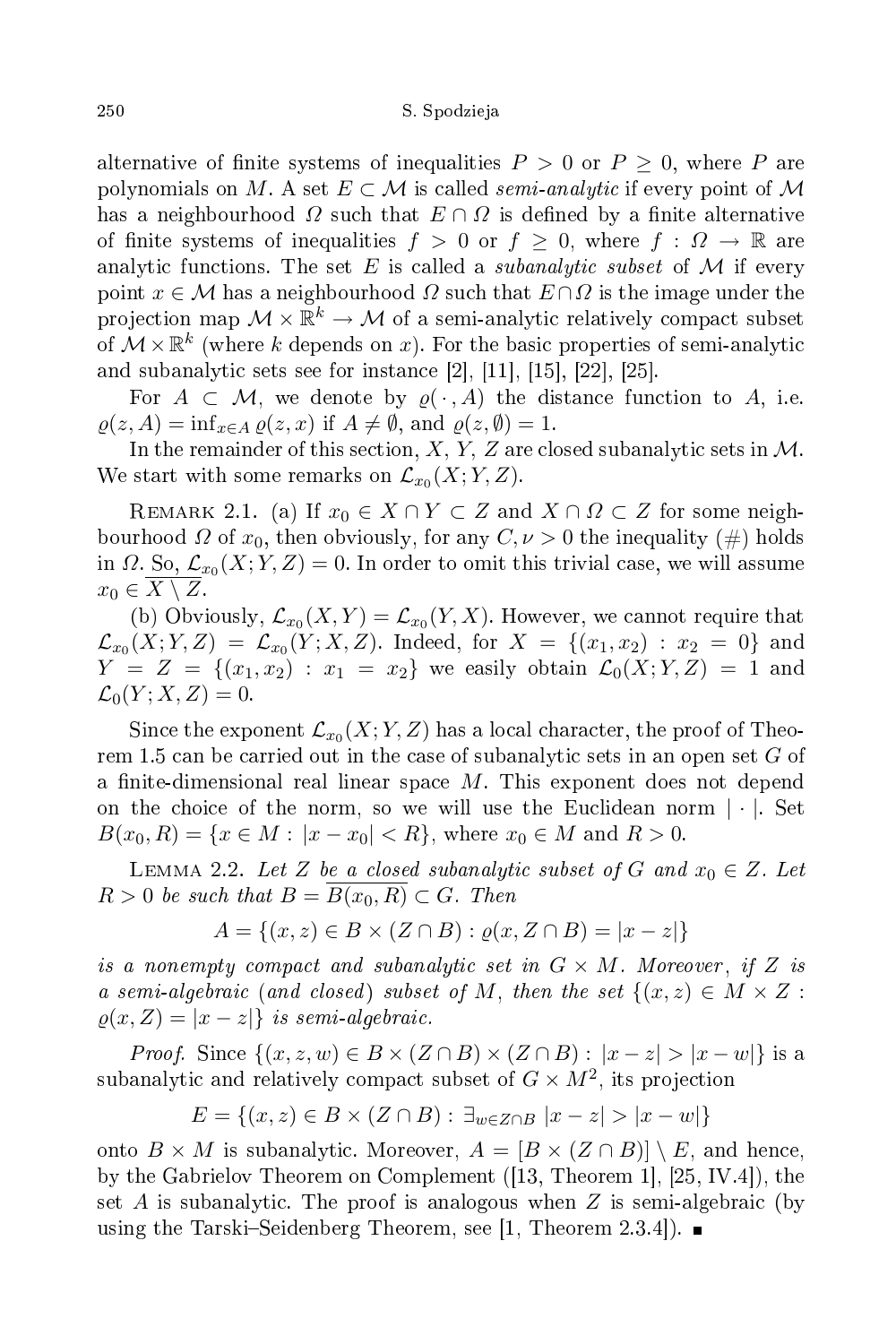A curve  $\varphi : [0, r) \to M$ , where  $r > 0$ , is called *analytic* if  $\varphi$  has an analytic extension  $\psi : (r', r) \to M$ , where  $r' < 0$ . If  $\mathcal{M} = M$ , then in a neighbourhood of 0,  $\varphi$  is the sum of a power series of the form

$$
\varphi(t) = \alpha_p t^p + \alpha_{p+1} t^{p+1} + \cdots, \quad \alpha_i \in M, \ p \in \mathbb{Z}, \ p \ge 0.
$$

If  $\varphi \neq 0$ , then we may assume that  $\alpha_p \neq 0$ . The number p is called the *order* of  $\varphi$  and denoted by ord  $\varphi$ . Additionally we put ord  $0 = \infty$ .

LEMMA 2.3. Let  $x_0 \in X \cap Y \subset Z$ , where  $x_0 \in \overline{X \setminus Z}$ , and let  $B =$  $\overline{B(x_0,R)}$ , where  $R>0$  and  $\overline{B(x_0,2R)}\subset G$ . Then there exist analytic curves  $\varphi : [0, r] \to X \cap B$ ,  $\varphi_1 : [0, r] \to Y$ , and  $\psi : [0, r] \to Z$ , where  $r > 0$ , such  $that$ 

(i)  $\varphi((0,r)) \subset X \setminus Z$ , (ii)  $\varphi(0) = \varphi_1(0) = \psi(0)$ , (iii) there exists  $C > 0$  such that

(1) 
$$
\varrho(x, Y) \ge C \varrho(x, Z)^{\nu} \quad \text{for } x \in B \cap X,
$$

 $where$ 

(2) 
$$
\nu = \frac{\text{ord}(\varphi - \varphi_1)}{\text{ord}(\varphi - \psi)},
$$

(iv) the smallest exponent  $\nu$  for which (1) holds is defined by (2); moreover, there exist  $C_1 > 0$  and  $t_0 \in (0, r)$  such that

(3) 
$$
\varrho(\varphi(t), Y) \leq C_1 \varrho(\varphi(t), Z)^{\nu} \quad \text{for } t \in [0, t_0].
$$

*Proof.* For  $x \in B$  and  $E \subset G$  we have  $\varrho(x, E) = \varrho(x, E \cap B(x_0, 2R)).$ Thus we may assume that  $X \subset B$  and  $Y, Z \subset \overline{B(x_0, 2R)}$ . Let

$$
V = \{(x, y, z) \in X \times Y \times Z : \varrho(x, Y) = |x - y| \land \varrho(x, Z) = |x - z|\},
$$
  
\n
$$
U = \{((x, y, z), (a, b, c)) \in V \times V : |a - c| = |x - z| \land |x - y| > |a - b|\}.
$$

By Lemma 2.2, the sets  $V$  and  $U$  are subanalytic and relatively compact in  $G \times M^2$  and  $G \times M^5$ , respectively. Then the projection  $W = \{(x, y, z) \in V :$  $\exists_{(a,b,c)\in V} ((x,y,z),(a,b,c)) \in U$  of U is a subanalytic set. So, the complement  $\Gamma = V \setminus W$  is subanalytic. Obviously,

$$
\Gamma = \{(x, y, z) \in V : \varrho(x, Y) = \inf \{ \varrho(a, Y) : a \in X \cap B \land \varrho(a, Z) = \varrho(x, Z) \} \}.
$$

Since B and  $B(x_0, 2R)$  are compact sets, for any  $a \in (X \cap B) \setminus Z$  there exists  $(x, y, z) \in \Gamma$  such that  $\rho(x, Z) = \rho(a, Z)$ . By the assumption  $x_0 \in \overline{X \setminus Z}$ , there exists  $x_1 \in X \cap Y$  such that  $(x_1, x_1, x_1)$  is an accumulation point of  $\Gamma$ . Consequently, by the Curve Selection Lemma  $([25, IV.3])$ , there exists an analytic curve  $(\varphi, \varphi_1, \psi) : [0, r) \to \Gamma$ , where  $r > 0$ , such that  $\varphi, \varphi_1, \psi$ satisfy (i) and (ii).

For  $\varphi$ ,  $\varphi_1$ ,  $\psi$  chosen above, let the number  $\nu$  be given by (2). Obviously,  $\nu \in \mathbb{Q}$  and  $\nu > 0$ . By the definition of  $\nu$ , there exist  $t_0 \in (0, r)$  and  $C_1, C_2 > 0$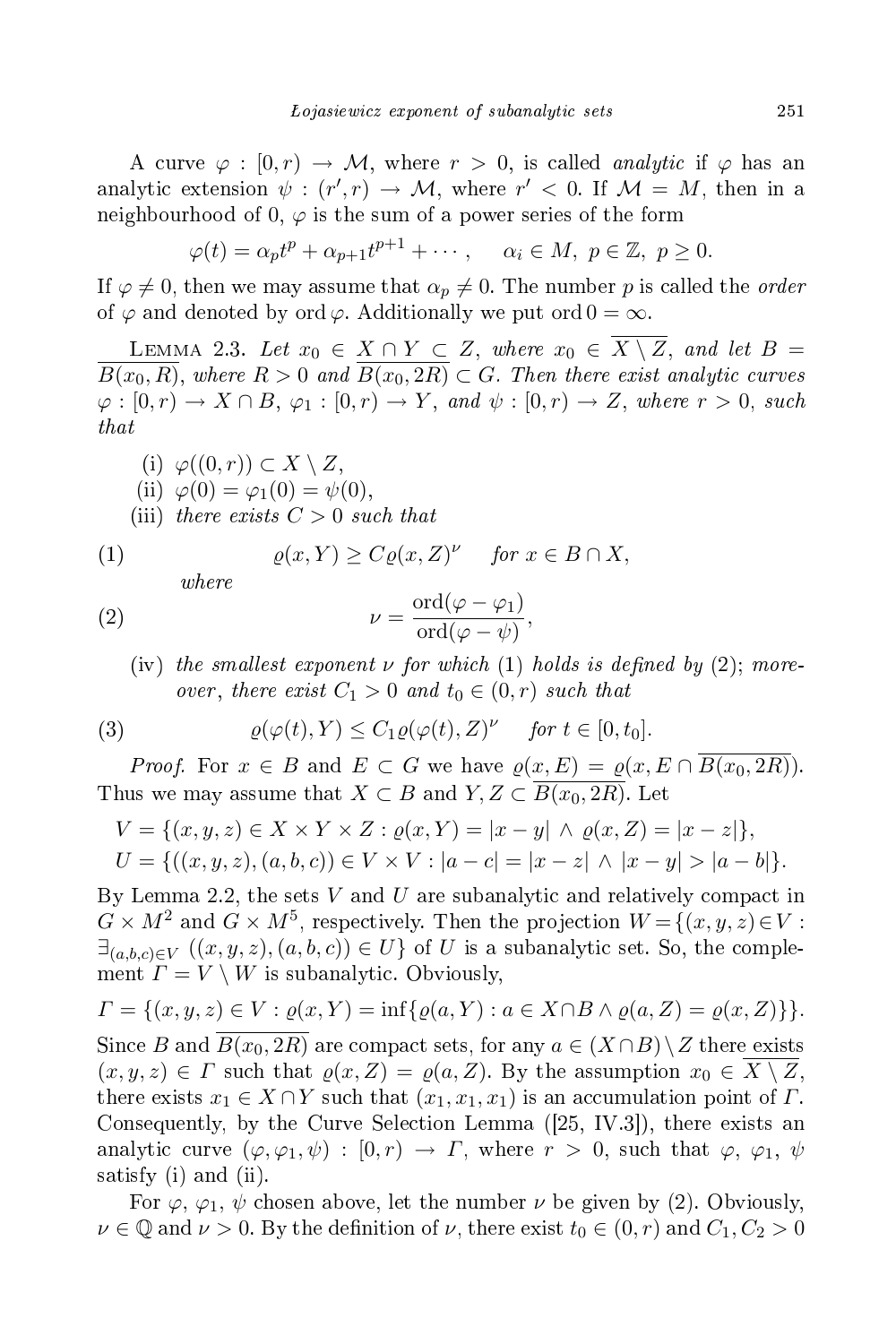su
h that

(4) 
$$
|\varphi(t) - \varphi_1(t)| \le C_1 |\varphi(t) - \psi(t)|^{\nu} \le C_2 |\varphi(t) - \varphi_1(t)| \quad \text{for } t \in [0, t_0].
$$

By the definition of  $\Gamma$  we see that (4) implies (3).

Set  $\varepsilon = \varrho(\varphi(t_0), Z)$ ; we have  $\varepsilon > 0$ . Take any  $x \in (X \setminus Z) \cap B$  such that  $\varrho(x, Z) < \varepsilon$ . Then there exists  $t \in (0, t_0)$  such that  $\varrho(x, Z) = \varrho(\varphi(t), Z)$ . So, from (3) and the definition of  $\Gamma$ ,

(5) 
$$
\varrho(x,Y) \geq \varrho(\varphi(t),Y) \geq \frac{C_1}{C_2} \varrho(\varphi(t),Z)^{\nu} = \frac{C_1}{C_2} \varrho(x,Z)^{\nu}.
$$

Since  $\{x \in X \cap B : \rho(x, Z) \geq \varepsilon\}$  is compact, by (5), diminishing  $C = C_1/C_2$ if necessary, we obtain (1) for  $x \in X \cap B$ . This gives (iii). The remaining condition in (iv) immediately follows from  $(3)$  and  $(4)$ , because  $(4)$  holds only for  $\nu$  given by (2).

By a stratification of a subset  $X \subset \mathcal{M}$  we mean a decomposition of X into a disjoint locally finite union

$$
(6) \t\t X = \bigcup S_{\alpha},
$$

where the subsets  $S_{\alpha}$  are called *strata*, such that each  $S_{\alpha}$  is a connected embedded submanifold of M, and each  $(\overline{S}_{\alpha} \setminus S_{\alpha}) \cap X$  is the union of some strata of dimension smaller than dim  $S_{\alpha}$ .

The set X with stratification  $(6)$  is called *locally bi-Lipschitz trivial along* each stratum if for each stratum  $S_{\alpha}$  and each  $x \in S_{\alpha}$  there exist: a neighbourhood  $U \subset \mathcal{M}$  of x, a submanifold  $\mathcal N$  of U transverse to  $S_\alpha$  at x and of dimension complementary to dim  $S_{\alpha}$ , and a bi-Lipschitz homeomorphism (i.e. Lips
hitz homeomorphism with Lips
hitz inverse)

(7) 
$$
\Psi: X \cap U \to (S_{\alpha} \cap U) \times (\mathcal{N} \cap X).
$$

In [28] and [29] Parusinski showed the existence of a *Lipschitz stratifica* tion of subanalytic sets, and proved that any Lipschitz stratification of  $X$ ensures locally bi-Lipschitz triviality of X along each stratum (28, Theorem 1.9, and [29, Lipschitz Isotopy Lemma, Theorem 1.6.]. From these results we obtain:

LEMMA 2.4. Let  $X = X_1 \cup \cdots \cup X_k$ , where  $X_1, \ldots, X_k$  are compact subanalytic subsets of M. Then there exists a stratification  $X = \bigcup S_{\alpha}$  of X such that each  $X_1, \ldots, X_k$  is a union of some strata  $S_\alpha$ , and X is locally bi-Lipschitz trivial along each stratum. In particular, for each stratum  $S_\alpha$ and any  $y, z \in S_\alpha$  there exist neighbourhoods  $\Omega_y$ ,  $\Omega_z$  of y, z, respectively, and a bi-Lipschitz homeomorphism  $\Phi: X \cap \Omega_y \to X \cap \Omega_z$  which preserves  $X_1, \ldots, X_k, i.e.$ 

(8) 
$$
\Phi(X_i \cap \Omega_y) = X_i \cap \Omega_z \quad \text{for } i = 1, \dots, k.
$$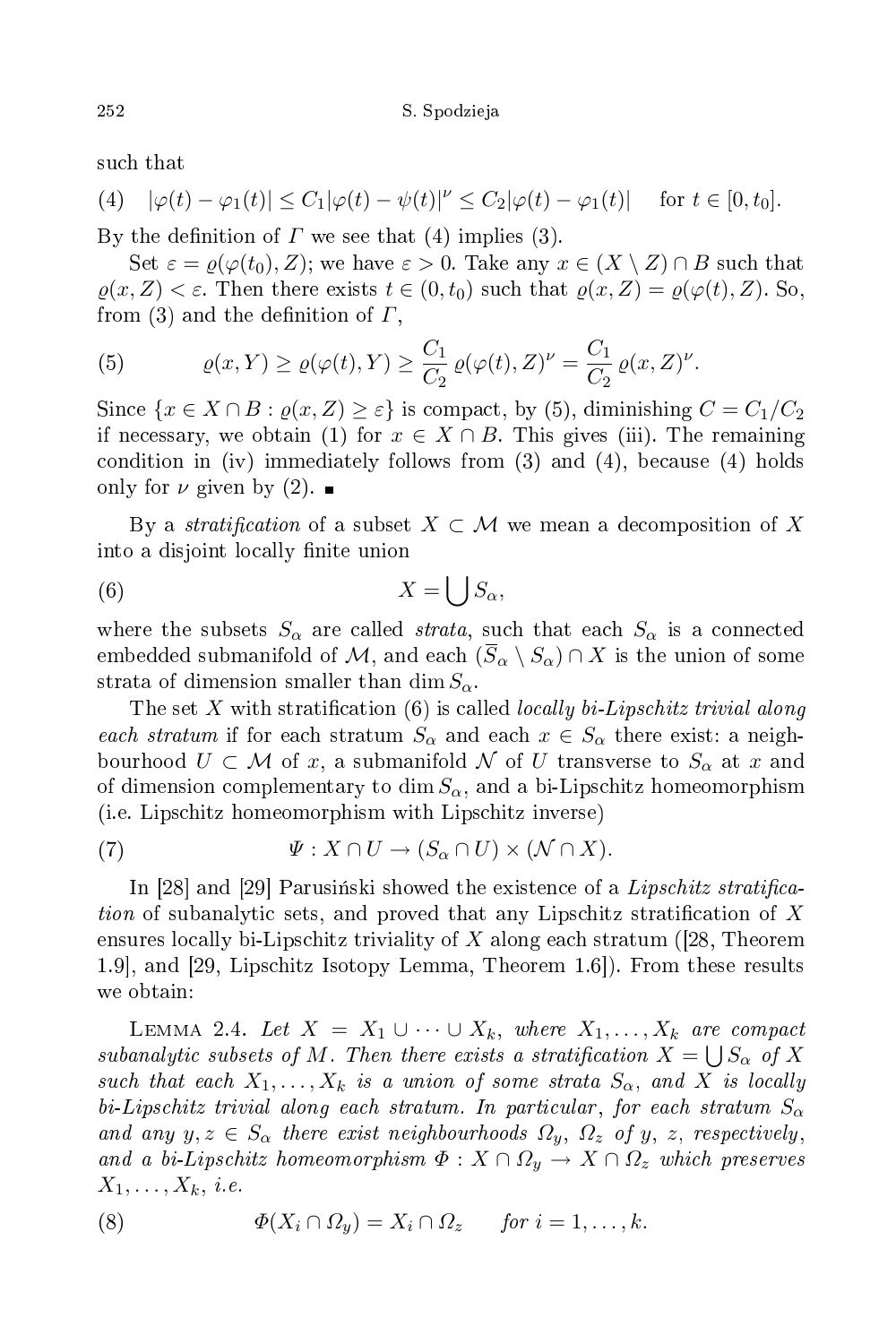Proof.*Proof.* By Theorems 1.4 and 1.6 in [29] there exists a stratification  $X = \bigcup S_{\infty}$  of X such that each  $X_1, \ldots, X_k$  is the union of some strata  $S_{\infty}$  and X  $\bigcup S_\alpha$  of X such that each  $X_1, \ldots, X_k$  is the union of some strata  $S_\alpha$ , and X is locally bi-Lipschitz trivial along each stratum  $S_{\alpha}$ . Take any stratum  $S_{\alpha}$ which contains at least two points. Let  $x \in S_\alpha$  and let  $\Psi$  be a bi-Lipschitz homeomorphism of the form (7). One can assume that  $\Psi$  is defined by a Lipschitz flow obtained by integrating a Lipschitz vector field tangent to strata of X (see proof of Theorem 1.6 in [29] and proof of Proposition 1.1 in [26]). Then  $\Psi(X_i \cap U) = (S_\alpha \cap U) \times (N \cap X_i)$  for  $i = 1, \ldots, k$ . Thus, for any  $y \in S_\alpha \cap U$  we easily get (8). Since  $S_\alpha$  is connected, we obtain the assertion. ■

Proof of Theorem 1.5. Without loss of generality we may assume that  $x_0 \in \overline{X \setminus Z}$ . By Lemma 2.4, one can assume that there exists a stratification  $X \cup Y \cup Z = \bigcup_{\alpha} S_{\alpha}$  such that each of the sets  $X \cap Y, X, Y, Z$  is a union of some strata  $S_{\alpha}$ , and  $X \cup Y \cup Z$  is locally bi-Lipschitz trivial along each stratum.

Take any  $x_0 \in X \cap Y$  and let  $S_{\alpha_1}, \ldots, S_{\alpha_k}$  be all the strata for which  $x_0 \in \overline{S}_\alpha$ . Let  $R > 0$  be such that  $\overline{B(x_0, 2R)} \subset G$  and

$$
(X \cup Y \cup Z) \cap \overline{B(x_0, 2R)} = (S_{\alpha_1} \cup \cdots \cup S_{\alpha_k}) \cap \overline{B(x_0, 2R)}.
$$

Let  $\varphi : [0, r) \to X \cap B(x_0, R)$  be an analytic curve for which there exist analytic curves  $\varphi_1, \psi$  such that the assertion of Lemma 2.3 holds. Let  $\nu$  be as in (2). Then  $\nu$  is a rational number and satisfies (1). Hence, it suffices to prove that

(9) 
$$
\nu = \mathcal{L}_{x_0}(X; Y, Z).
$$

In accordance with (1), it suffices to prove that for any  $0 < R_1 < R$  there exists a continuous curve  $\kappa : [0, \varepsilon) \to X \cap B_1$ , where  $\varepsilon > 0$  and  $B_1 =$  $B(x_0, R_1)$ , such that  $\kappa((0, \varepsilon)) \subset X \setminus Z$ ,  $\kappa(0) \in X \cap Y$ , and for some  $C_1, C_2 > 0$ ,

(10) 
$$
C_1 \varrho(\kappa(t), Y) \leq \varrho(\kappa(t), Z)^{\nu} \leq C_2 \varrho(\kappa(t), Y) \quad \text{for } t \in [0, \varepsilon).
$$

Take any  $0 < R_1 < R$ . Let  $x = \varphi(0)$ , and let  $x \in S_{\alpha_i}$ . Then  $S_{\alpha_i} \subset X \cap Y$ and there exists  $y_0 \in S_{\alpha_i}$  such that  $|y_0 - x_0| < R_1/2$ . By Lemma 2.4, there exist neighbourhoods  $\Omega_1$ ,  $\Omega_2$  of x and  $y_0$ , respectively, where  $\Omega_2 \subset B_1$ , and a bi-Lipschitz homeomorphism  $\varPhi: (X \cup Y \cup Z) \cap \varOmega_1 \to (X \cup Y \cup Z) \cap \varOmega_2$ such that  $\Phi(X \cap \Omega_1) = X \cap \Omega_2$  and  $\Phi(Y \cap \Omega_1) = Y \cap \Omega_2$  and  $\Phi(Z \cap \Omega_1) =$  $Z \cap \Omega_2$ . Moreover, there exists  $0 < \varepsilon < t_0$  such that  $\varphi([0,\varepsilon)) \subset \Omega_1$ . Put  $\kappa(t) = \Phi(\varphi(t))$  for  $t \in [0, \varepsilon)$ . Since  $\Phi$  is a bi-Lipschitz homeomorphism,

$$
D_1 \varrho(\varphi(t), Y) \leq \varrho(\kappa(t), Y) \leq D_2 \varrho(\varphi(t), Y),
$$
  
\n
$$
D_1 \varrho(\varphi(t), Z) \leq \varrho(\kappa(t), Z) \leq D_2 \varrho(\varphi(t), Z)
$$

for  $t \in [0, \varepsilon)$  and some  $D_1, D_2 > 0$ . Then by (3) we obtain (10) and, as a consequence, (9). This gives (i). Assertion (ii) follows from the above and Lemma 2.3.  $\blacksquare$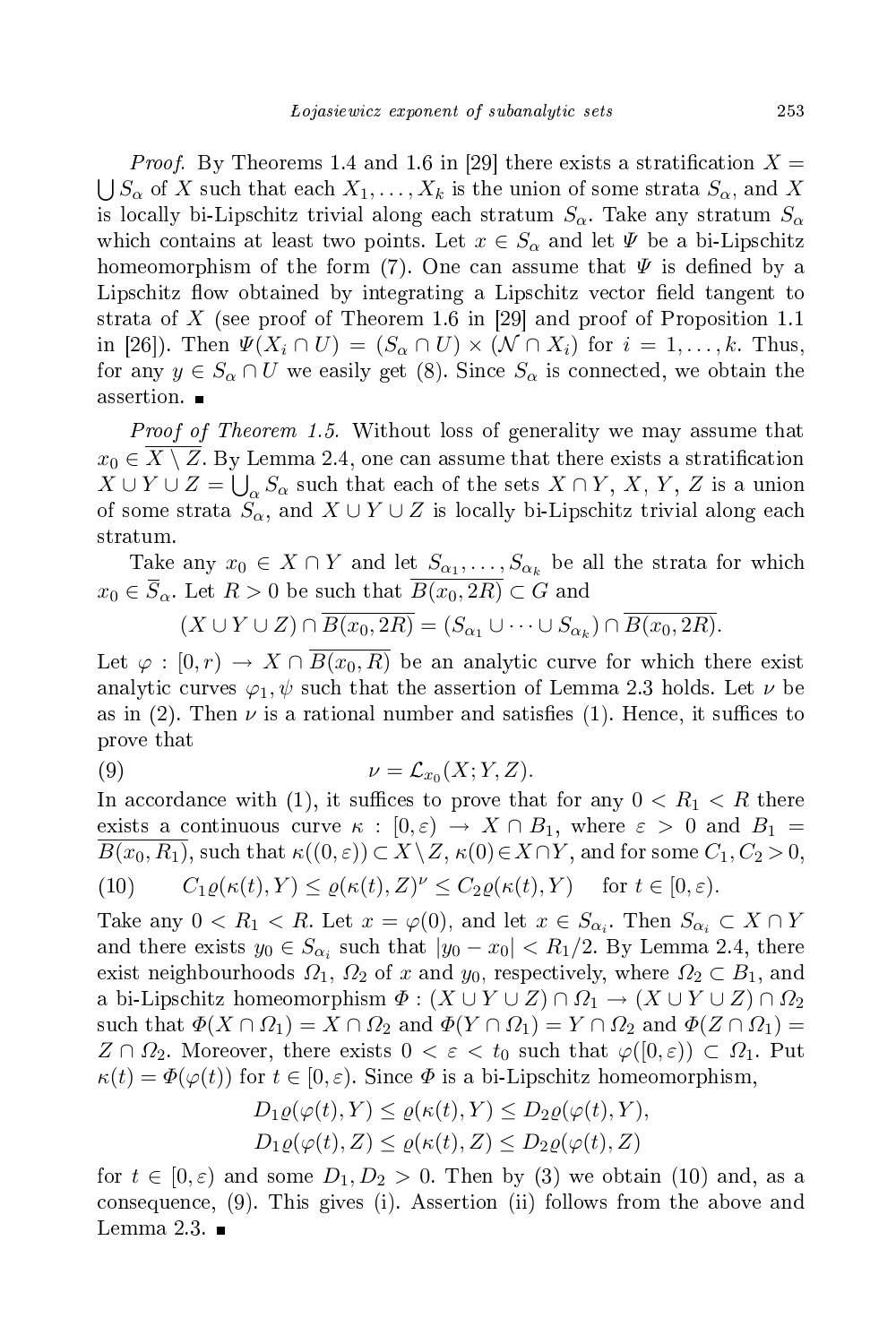EXAMPLE 2.5. In Theorems 1.4 and 1.5(ii), we cannot require that  $\varphi(0)$  $=x_0$ . Indeed, let  $x_0 = 0 \in \mathbb{R}^3$ 

 $X = \{(x_1, x_2, x_3) \in \mathbb{R}^3 : x_1^2 = x_2 x_3\}, \quad Y = \{(x_1, x_2, x_3) \in \mathbb{R}^3 : x_2 = 0\}.$ Then  $X \cap Y = \{(x_1, x_2, x_3) \in \mathbb{R}^3 : x_1 = x_2 = 0\}$ . Let  $Z = X \cap Y$ .

By Theorem 1.1,  $\mathcal{L}_0(X, Y) = \mathcal{L}_0(X; Y, Z)$ . Note that  $\mathcal{L}_0(X; Y, Z) = 2$ . Indeed, we may use the polycylindric norm in  $\mathbb{R}^3$ . Let  $\Omega = \{(x_1, x_2, x_3) \in$  $\mathbb{R}^3$ : max $\{|x_1|, |x_2|, |x_3|\} < \varepsilon$ ,  $0 < \varepsilon < 1$ . For any  $x = (x_1, x_2, x_3) \in X \cap \Omega$ we have  $\rho(x, Y) = |x_2|$  and  $\rho(x, Z) = \max\{|x_1|, |x_2|\}$ . If  $\rho(x, Z) = |x_2|$ , then

$$
\varrho(x,Y) = |x_2| \ge |x_2|^2 = \varrho(x,Z)^2.
$$

If  $\rho(x, Z) = |x_1|$ , then

$$
\varrho(x,Y) = |x_2| \ge |x_2 x_3| = |x_1|^2 = \varrho(x,Z)^2.
$$

So,  $\mathcal{L}_0(X;Y,Z) \leq 2$ . On the other hand, taking the curve  $\varphi : [0,\varepsilon/2) \ni t \mapsto$  $(t, (2/\varepsilon)t^2, \varepsilon/2) \in X \cap \Omega$ , we have

$$
\varrho(\varphi(t), Y) = \frac{2}{\varepsilon} t^2 = \frac{2}{\varepsilon} \varrho(\varphi(t), Z)^2.
$$

Hence  $\mathcal{L}_0(X; Y, Z) \geq 2$ . Summing up,  $\mathcal{L}_0(X, Y) = \mathcal{L}_0(X; Y, Z) = 2$ .

We shall show that the exponent  $\mathcal{L}_0(X, Y)$  is not attained on any analytic curve  $\varphi$  such that  $\varphi(0) = 0$ . Assume to the contrary that for some analytic curve  $\varphi = (\varphi_1, \varphi_2, \varphi_3) : [0, r) \to \mathbb{R}^3$ , where  $\varphi(0) = 0$ ,  $\varphi((0, r)) \subset \mathbb{R}^3 \setminus Z$ , we have  $\varrho(\varphi(t),X)+\varrho(\varphi(t),Y)\leq C\varrho(\varphi(t),Z)^2$  for  $t\in[0,r),$  where  $C>0.$  Then (11)  $\varrho(\varphi(t), X) \leq C \varrho(\varphi(t), Z)^2$ ,  $\varrho(\varphi(t), Y) \leq C \varrho(\varphi(t), Z)^2$  for  $t \in [0, r)$ . Since  $\rho(\varphi(t), Y) = |\varphi_2(t)|$ ,  $\rho(\varphi(t), Z) = \max{\{|\varphi_1(t)|, |\varphi_2(t)|\}}$  for  $t \in [0, r)$ , from (11) we may assume  $\varrho(\varphi(t), Z) = |\varphi_1(t)|$  for  $t \in [0, r)$ . So, (11) gives (12)  $0 < \text{ord }\varphi_1 < \infty \text{ and } \text{ord }\varphi_2 \geq 2 \text{ ord }\varphi_1$ .

By  $(11)$ , the origin is an accumulation point of the subanalytic set

$$
E = \{ (x_1, x_2, x_3, y_1, y_2, y_3) \in \mathbb{R}^6 : x_1 \neq 0 \ \land \ y_1^2 = y_2 y_3 \land \max\{|x_2|, |x_1 - y_1|, |x_2 - y_2|, |x_3 - y_3|\} \le C|x_1|^2 \}.
$$

So, by the Curve Sele
tion Lemma we may assume that there exists an analytic curve  $\psi = (\psi_1, \psi_2, \psi_3) : [0, r) \rightarrow X$  such that  $\psi(0) = 0$  and  $(\varphi(t), \psi(t)) \in E$  for  $t \in (0, r)$ . Then

$$
|\varphi_i(t) - \psi_i(t)| \le C|\varphi_1(t)|^2 \quad \text{ for } t \in [0, r),
$$

and so  $\text{ord}(\varphi_i - \psi_i) \geq 2 \text{ord } \varphi_1$ ,  $i = 1, 2$ . Since  $0 < \text{ord } \varphi_1 < 2 \text{ord } \varphi_1$ , wee have  $\text{ord}\,\psi_1 = \text{ord}\,\varphi_1$ . Moreover,  $\psi_1^2 = \psi_2\psi_3$  and  $\psi(0) = 0$ , hence ord  $\psi_2 < 2$  ord  $\psi_1$ . Therefore, ord  $\varphi_2 = \text{ord } \psi_2 < \infty$ . Hence and from (12),

$$
ord \varphi_2 \geq 2 ord \varphi_1 = 2 ord \psi_1 > ord \psi_2 = ord \varphi_2.
$$

This is impossible.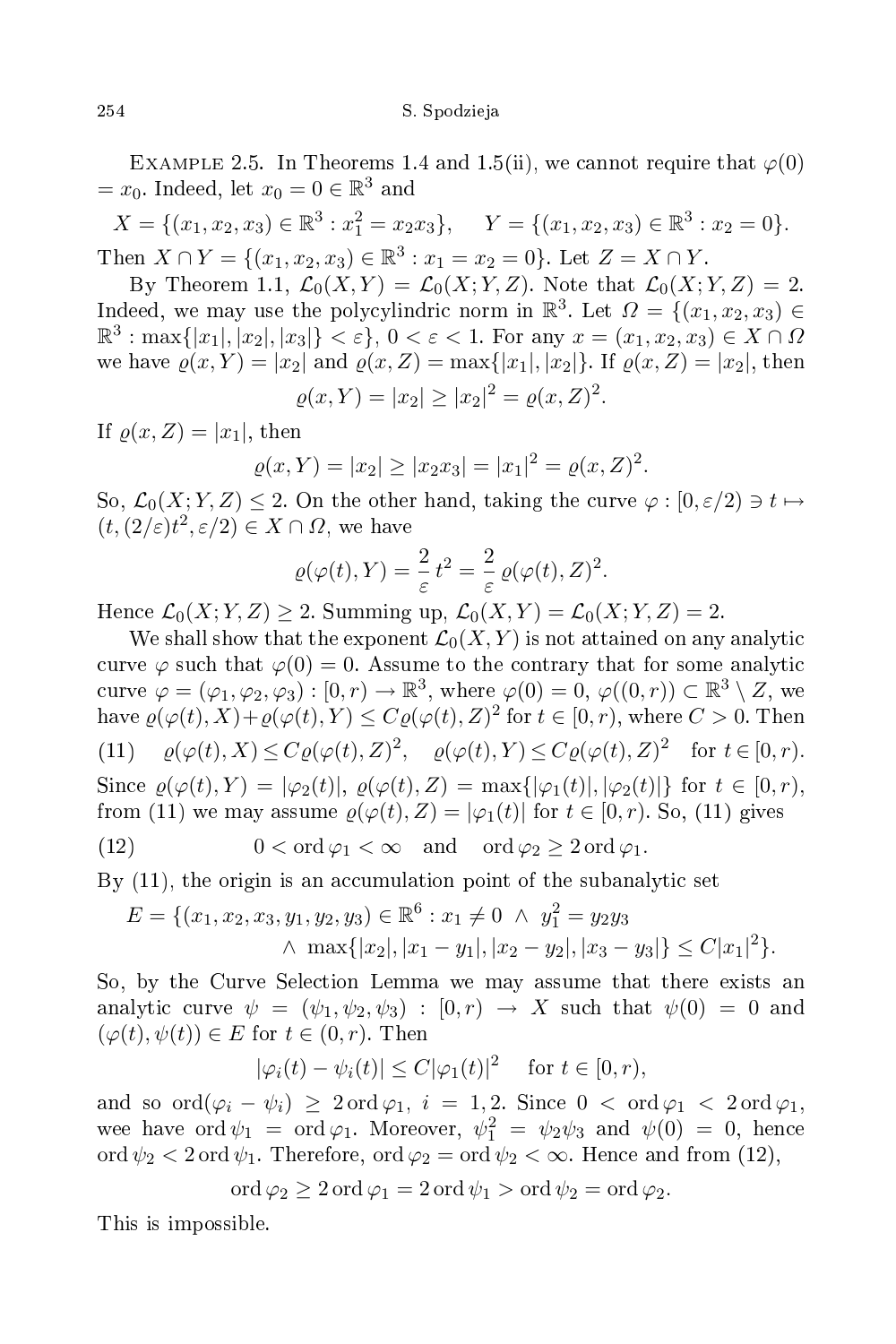COROLLARY 2.6. Let X, Y, Z be compact subanalytic subsets of a finitedimensional real linear space M such that  $X \cap Y \subset Z$ . Then there exists a stration and the stration of the strategy of the strategy of the strategy of the strategy of the strategy of the strategy of the strategy of the strategy of the strategy of the strategy of the strategy of the strategy of t

$$
(13)\t\t X \cap Y = \bigcup S_{\alpha}
$$

such that for each stratum  $S_{\alpha}$ , the function

(14) 
$$
S_{\alpha} \ni x \mapsto \mathcal{L}_x(X;Y,Z)
$$

is constant. In particular, the function  $X \cap Y \ni x \mapsto \mathcal{L}_x(X; Y, Z)$  is upper semiontinuous.

Proof. By Lemma 2.4, one an assume that there exists a strati
ation  $X \cup Y \cup Z = \bigcup_{\alpha} S_{\alpha}$  such that each of  $X \cap Y$ , X, Y, Z is a union of some strata  $S_{\alpha}$ , and  $X \cup Y \cup Z$  is locally bi-Lipschitz trivial along each stratum.

Let  $S_\alpha \subset X \cap Y$ . Take any  $z, w \in S_\alpha$ . Then there exist neighbourhoods  $\Omega_1$ ,  $\Omega_2$  of z, w respectively and a bi-Lipschitz homeomorphism  $\Phi$ :  $(X \cup Y \cup Z)$  $\cap \Omega_1 \to (X \cup Y \cup Z) \cap \Omega_2$  such that  $\Phi(X \cap \Omega_1) = X \cap \Omega_2$ ,  $\Phi(Y \cap \Omega_1) = Y \cap \Omega_2$ and  $\Phi(Z \cap \Omega_1) = Z \cap \Omega_2$ . If  $X \cap \Omega \subset Z$  for some neighbourhood  $\Omega$  of z, then  $X \cap \Phi(\Omega \cap \Omega_1) \subset Z$ , so  $\mathcal{L}_z(X; Y, Z) = \mathcal{L}_w(X; Y, Z) = 0$ . Assume that  $z, w \in X \setminus Z$ . By Theorem 1.5, one can assume that

$$
\varrho(x, Y) \ge C_1 \varrho(x, Z)^{\mathcal{L}_z(X; Y, Z)} \quad \text{for } x \in X \cap \Omega_1,
$$
  

$$
\varrho(x, Y) \ge C_2 \varrho(x, Z)^{\mathcal{L}_w(X; Y, Z)} \quad \text{for } x \in X \cap \Omega_2,
$$

where  $C_1, C_2 > 0$  are some constants. Since  $\Phi$  is a bi-Lipschitz homeomorphism, we have  $\mathcal{L}_z(X;Y,Z) = \mathcal{L}_w(X;Y,Z)$ , and so the function (14) is onstant.

COROLLARY 2.7. For any closed semi-algebraic subsets  $X, Y, Z$  of a linear space M such that  $X \cap Y \subset Z$ , the set  $\{\mathcal{L}_x(X; Y, Z) : x \in X \cap Y\}$  is nite. The contract of the contract of the contract of the contract of the contract of the contract of the contract of the contract of the contract of the contract of the contract of the contract of the contract of the cont

*Proof.* Let  $B = \{z \in M : |z| < 1\}$ . The mapping

$$
H: B \ni z \mapsto \frac{z}{1-|z|^2} \in M
$$

is a diffeomorphism. The inverse of  $H$  is of the form

$$
H^{-1}(w) = w \frac{2}{1 + \sqrt{1 + 4|w|^2}}.
$$

Moreover,  $H$  and  $H^{-1}$  are semi-algebraic and locally bi-Lipschitz homeomorphisms. Let  $E = H^{-1}(X)$ ,  $W = H^{-1}(Y)$ ,  $V = H^{-1}(Z)$ . Then  $E \cup W \cup V$  is a semi-algebraic set, and in consequence,  $A = \overline{E} \cup \overline{W} \cup \overline{V}$  is a compact semialgebraic set. By Corollary 2.6, there exists a stratification  $\overline{E} \cap \overline{W} = \bigcup S_{\alpha}$ such that for each stratum  $S_\alpha$  the function  $S_\alpha \cap B \ni z \mapsto \mathcal{L}_z(E;W,V)$  is constant, and the number of strata  $S_{\alpha}$  is finite. Since  $X = H(E)$ ,  $Y = H(W)$ ,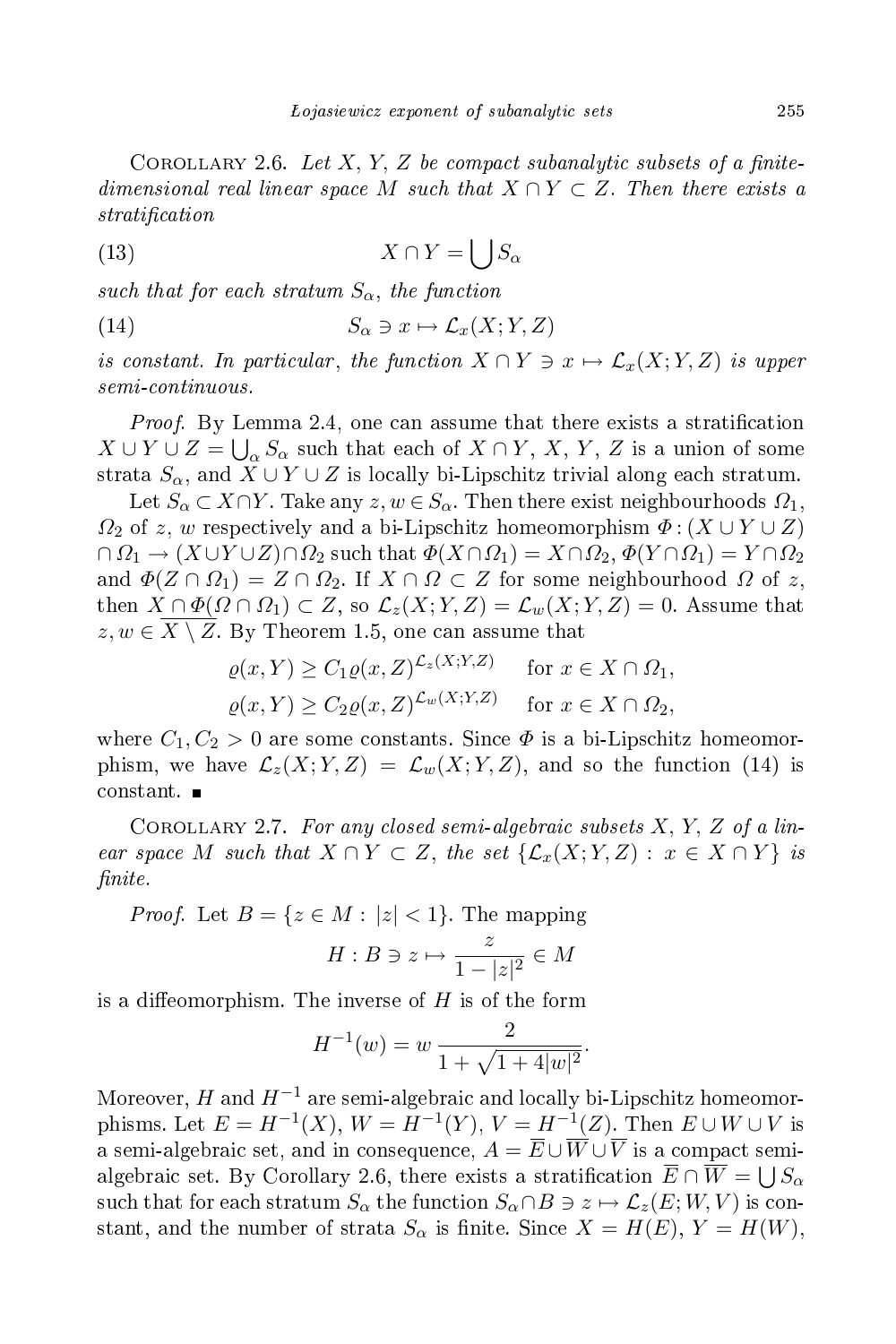$Z = H(V)$ ,  $X \cap Y = H(E \cap W) = \bigcup H(S_\alpha \cap B)$  and H is locally bi-Lipschitz homeomorphism, it follows that for any  $H(S_\alpha \cap B) \neq \emptyset$  the mapping  $H(S_\alpha \cap B) \ni x \mapsto \mathcal{L}_x(X; Y, Z)$  is constant. This gives the assertion.

By the *i*-th *skeleton* of the stratification (6) we mean  $X^i = \bigcup_{\dim S_\alpha \leq i} S_\alpha$ . The stratification (6) of a complex analytic subset X of a complex analytic manifold M is called *complex analytic* if all the skeletons  $X^i$  are complex analytic subsets of M. The stratification (6) of a complex algebraic subset X of a complex linear space M is called *complex algebraic* if all the skeletons  $X^i$  are complex algebraic subsets of M and the number of strata  $S_\alpha$  is finite.

REMARK 2.8. Parusiński (in [28, Theorems 2.4 and 2.6]) proved that for a complex analytic set  $X$ , we may require that the locally Lipschitz stratification  $(6)$  is complex analytic, and for a complex algebraic set, we may require that the stratification is complex algebraic. Hence, in Corollary 2.6, for complex analytic sets  $X, Y, Z$ , we may require that the stratification (13) is complex analytic, and for complex algebraic sets  $X, Y, Z$ , we may require that it is omplex algebrai
.

REMARK 2.9. Let X, Y, Z be closed subanalytic subsets of an open subset  $G \subset \mathbb{R}^n$  such that  $X \cap Y \subset Z$ . Under a given locally Lipschitz stratification

$$
X\cup Y\cup Z=\bigcup S_\alpha
$$

such that  $X \cap Y$  is a union of some strata  $S_\alpha$ , for any  $x_0 \in X \cap Y$  such that  $x_0 \in \overline{X \setminus Z}$ , we may determine a neighbourhood  $\Omega$  of  $x_0$  on which the inequality  $(\#)$  holds for  $\nu = \mathcal{L}_{x_0}(X;Y,Z)$ .

Indeed, let  $S_{\alpha_1},\ldots,S_{\alpha_k}$  be all the strata for which  $x_0\!\in\!S_\alpha.$  Take any  $R\!>\!0$ such that  $B = B(x_0, R) \subset G$  and  $(X \cup Y \cup Z) \cap B = (S_{\alpha_1} \cup \cdots \cup S_{\alpha_k}) \cap B$ . Put  $\Omega = \{x \in \mathbb{R}^n : |x - x_0| < R/2\}$ . Under the notation of the proof of Theorem 1.5, we obtain (1) for  $\nu = \mathcal{L}_{x_0}(X; Y, Z)$ . For  $x \in X$  such that  $|x-x_0| < R/2$ , we have  $\varrho(x,Y) = \varrho(x,Y \cap B)$  and  $\varrho(x,Z) = \varrho(x,Z \cap B)$ . Thus, by (1), we obtain  $\rho(x, Y) \geq C \rho(x, Z)^{\mathcal{L}_{x_0}(X; Y, Z)}$  for  $x \in X \cap \Omega$ .

3. Lojasiewicz exponent of a mapping. Let X, Y be closed subanalytic subsets of M, and let  $F: X \to Y$  be a *subanalytic mapping*, i.e. a continuous mapping with subanalytic graph  $\Gamma(F)$ .

From Theorem 1.5 we get (cf.  $[3, Corollary 1], [20, Corollary 6.4]$ ):

COROLLARY 3.1. Let  $x_0 \in X$ ,  $y_0 = F(x_0)$ , and  $V = F^{-1}(y_0)$ . The number  $\mathcal{L}_{x_0}(F) = \mathcal{L}_{(x_0,y_0)}(\Gamma(F);X\times\{y_0\},V\times Y)$  is the smallest exponent v satisfying (L) for some  $C > 0$  and a neighbourhood  $\Omega$  of  $x_0$ .

*Proof.* For any  $x \in X$  we have  $\varrho(F(x), y_0) = \varrho((x, F(x)), X \times \{y_0\})$ and  $\rho(x, V) = \rho((x, F(x)), V \times Y)$ . So, condition (L) is equivalent to the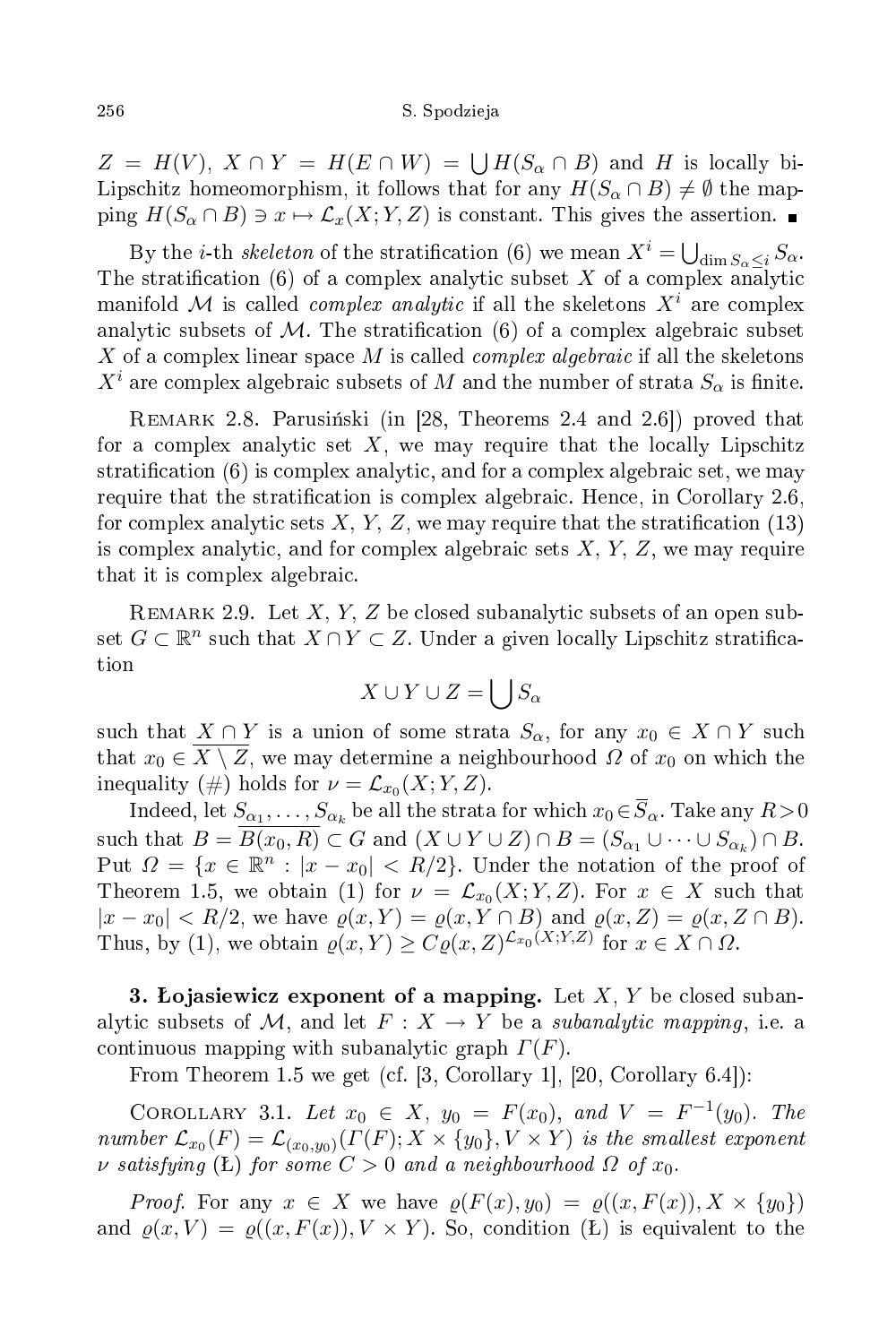inequality  $\varrho(z, X \times \{y_0\}) \ge C \varrho(z, V \times Y)^\nu, z \in \Gamma(F) \cap \Delta$ , where  $\Delta$  is a neighbourhood of  $(x_0, y_0)$ . Thus, Theorem 1.5 gives the assertion.

The number  $\mathcal{L}_{x_0}(F)$  is called the *Łojasiewicz exponent* of  $F$  at  $x_0$ . From Corollaries 3.1 and 2.6, we immediately obtain

COROLLARY 3.2. Let  $V = F^{-1}(y_0)$ , where  $y_0 \in Y$ . The function  $V \ni$  $x \mapsto \mathcal{L}_x(F)$  is upper semi-continuous.

REMARK 3.3. Let  $V = F^{-1}(F(x_0))$  and let  $x_0 \in \overline{X \setminus V}$ . By Corollary 3.1 and Theorem 1.5, the exponent  $\mathcal{L}_{x_0}(F)$  is attained on an analytic curve, i.e. for any neighbourhood  $\Omega$  of  $x_0$  there exist  $C_1 > 0$  and an analytic curve  $\varphi : [0,r) \to X \cap \Omega$  such that  $\varphi(0) \in V$ ,  $\varphi((0,r)) \subset X \setminus V$  and  $\varrho(F(\varphi(t)), y_0) \leq C_1 \varrho(\varphi(t), V)^{\mathcal{L}_{x_0}(F)}$  for  $t \in [0, r)$ . We cannot require that  $\varphi(0) = x_0$ . Indeed, it suffices to consider the set X from Example 2.5 and the projection map  $F(x_1, x_2, x_3) = x_2$ .

In the remainder of this section,  $F:X\to\mathbb{R}^m$  is a  $semi-algebraic\ mapping,$ i.e. a continuous mapping defined on a semi-algebraic set  $X \subset \mathbb{R}^n$  with semialgebraic graph  $\Gamma(F)$ . We assume that X is closed. Let  $V = F^{-1}(0)$ .

According to Corollaries 2.7 and 3.1, the set  $\{\mathcal{L}_x(F) : x \in V\}$  is finite, so we may define a special regular separation exponent of  $F$ ,

$$
\mathcal{L}(F) = \max\{\mathcal{L}_x(F) : x \in V\} \quad \text{if } V \neq \emptyset.
$$

Additionally, we put  $\mathcal{L}(F) = 0$  if  $V = \emptyset$ .

REMARK 3.4. (a) Obviously,  $\mathcal{L}(F) = 0$  if and only if for each connected component W of X either  $V \cap W = W$  or  $V \cap W = \emptyset$ .

(b) From the definition of  $\mathcal{L}(F)$ , it follows that if X is a compact set, then there exists  $C > 0$  such that  $|F(x)| \geq C \varrho(x, V)^{\mathcal{L}(F)}$  for  $x \in X$ .

In the considerations at infinity we will use the notion of curves meromorphic at infinity instead of analytic curves. A curve  $\varphi : [a,\infty) \to \mathbb{R}^k$ , where  $a \in \mathbb{R}$ , is called *meromorphic at infinity* if  $\varphi$  is the sum of a Laurent series of the form

$$
\varphi(t) = \alpha_p t^p + \alpha_{p-1} t^{p-1} + \cdots, \quad \alpha_i \in \mathbb{R}^k, \ p \in \mathbb{Z}.
$$

If  $\varphi \neq 0$ , then we may assume that  $\alpha_p \neq 0$ . The number p is called the *degree* of  $\varphi$  and denoted by deg  $\varphi$ . Additionally, we put deg  $0 = -\infty$ .

THEOREM 3.5. If  $X \setminus V$  is an unbounded set, then for any  $\nu \in \mathbb{Q}$  such that  $\nu \geq \mathcal{L}(F)$ , there exists a unique  $l \in \mathbb{Q}$  such that for some constant  $C>0,$ 

(15) 
$$
|F(x)|(1+|x|)^l \geq C\varrho(x,V)^\nu \quad \text{for } x \in X,
$$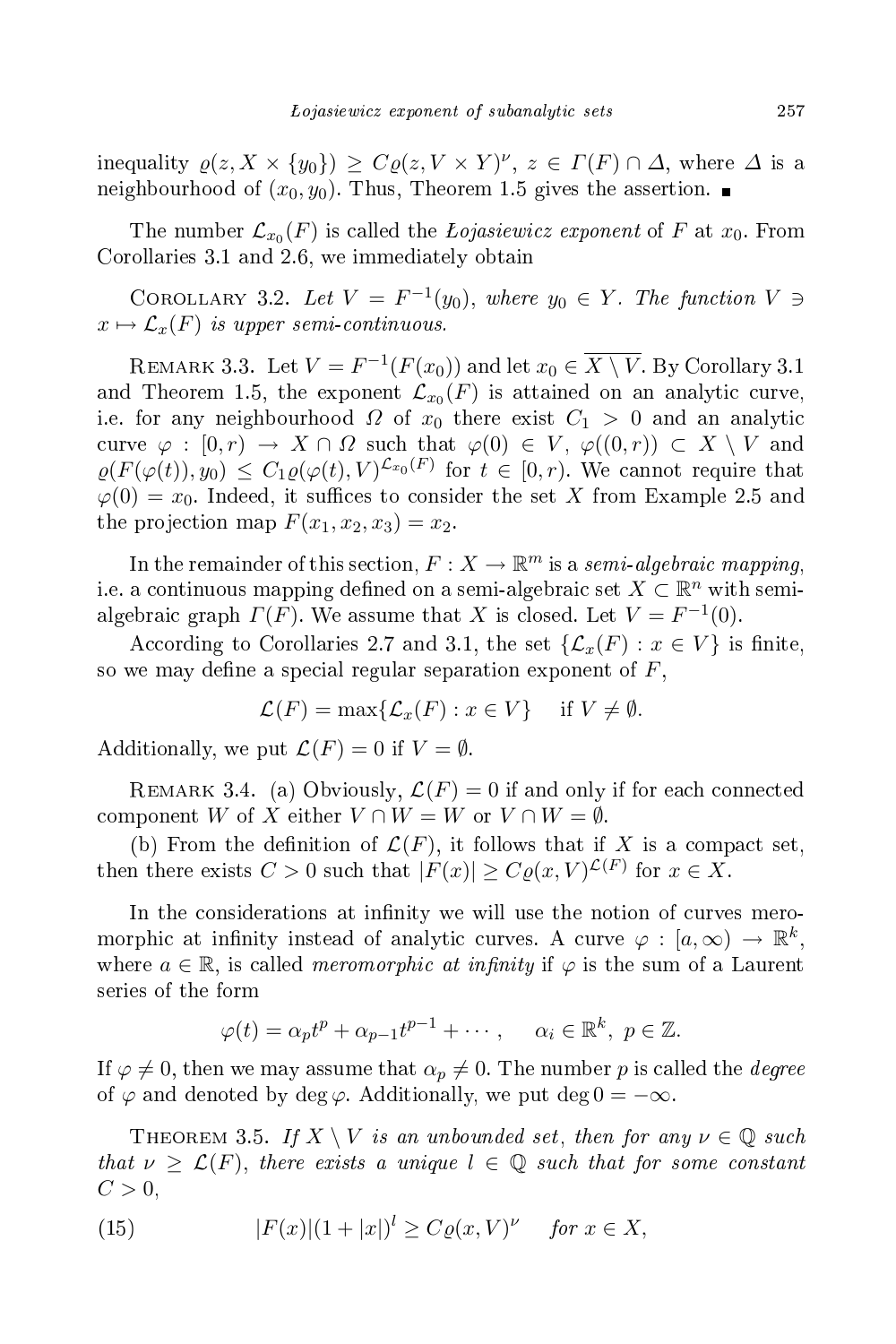and for some curve  $\varphi : [a, \infty) \to X \setminus V$  meromorphic at infinity, with  $\deg \varphi > 0$ ,

(16) 
$$
|F(\varphi(t))|(1+|\varphi(t)|)^{l} \leq C' \varrho(\varphi(t), V)^{\nu}, \quad t \in [a, \infty),
$$

where  $C' > 0$  is a constant.

*Proof.* For any  $r > 0$ , the set  $\{x \in X : |x| \leq r\}$  is compact, so there exists  $C_r > 0$  such that

(17) 
$$
C_r \varrho(x, V)^{\nu} \le |F(x)| \quad \text{for } x \in X, |x| \le r.
$$

Observe that the set

 $W = \{w \in X \setminus V : \forall_{x \in X} (|w| = |x| \Rightarrow 2\rho(w, V)^{\nu} |F(x)| \ge \rho(x, V)^{\nu} |F(w)|)\}$ is unbounded. Indeed, since  $X \setminus V$  is unbounded, for any sufficiently large  $r > 0$  the set

$$
A=\{\varrho(x,V)^{\nu}/|F(x)|:|x|=r \,\wedge\, x\in X\setminus V\}
$$

is nonempty, and  $A \subset (0,\infty)$ . Thus, from (17) we get  $0 < \sup A \leq 1/C_r$ , and therefore, there exists  $w \in X \setminus V$  such that  $|w| = r$  and

$$
\frac{\varrho(w,V)^{\nu}}{|F(w)|} > \frac{1}{2} \sup A.
$$

This implies that  $w \in W$ . In consequence, W is an unbounded set.

Since  $\nu$  is a rational number, by Lemma 2.2 and the Tarski–Seidenberg Theorem we conclude that W is a semi-algebraic set. Moreover,  $W$  is unbounded, thus, by the Curve Selection Lemma at infinity, there exists a curve  $(\varphi, \varphi_1) : [a, \infty) \to \Gamma(F|_W)$  meromorphic at infinity such that  $\deg \varphi > 0$ ,  $\varphi_1 = F(\varphi)$ , deg  $\varphi_1 \in \mathbb{Z}$ . If  $V \neq \emptyset$ , then by Lemma 2.2 we may assume that  $\rho(\varphi(t), V) = |\varphi(t) - \psi(t)|$  for  $t \in [a, \infty)$ , where  $\psi : [a, \infty) \to V$  is a curve meromorphic at infinity. If  $V = \emptyset$ , we put  $\psi = \varphi + 1$ . Let

$$
l = \frac{\nu \deg(\varphi - \psi) - \deg F(\varphi)}{\deg \varphi}.
$$

Obviously  $l \in \mathbb{Q}$ . Moreover, there exist  $C', C'' > 0$  and  $R > 0$ , where  $R =$  $|\varphi(t_0)|$  for some  $t_0$ , such that for any  $t \in [a,\infty)$  satisfying  $|\varphi(t)| > R$ , we have

(18) 
$$
2C'' \frac{\varrho(\varphi(t), V)^{\nu}}{|F(\varphi(t))|} \le (1 + |\varphi(t)|)^{l} \le C' \frac{\varrho(\varphi(t), V)^{\nu}}{|F(\varphi(t))|}
$$

Take any  $x \in X \setminus V$  such that  $|x| > R$ . Since  $\deg \varphi > 0$ , we have  $|x| = |\varphi(t)|$ for some  $t \in [a, \infty)$ . By the definition of W and from (18),

.

(19) 
$$
C'' \frac{\varrho(x, V)^{\nu}}{|F(x)|} \le 2C'' \frac{\varrho(\varphi(t), V)^{\nu}}{|F(\varphi(t))|} \le (1 + |\varphi(t)|)^{l} = (1 + |x|)^{l}.
$$

Let  $C = \min\{C'', C_R \min\{1, (1+R)^l\}\}\)$ . Then (19) gives (15) for  $x \in X$  such that  $|x| > R$ . Since  $(1+|x|)^l \ge \min\{1,(1+R)^l\}$  for  $|x| \le R$ , (17) gives (15)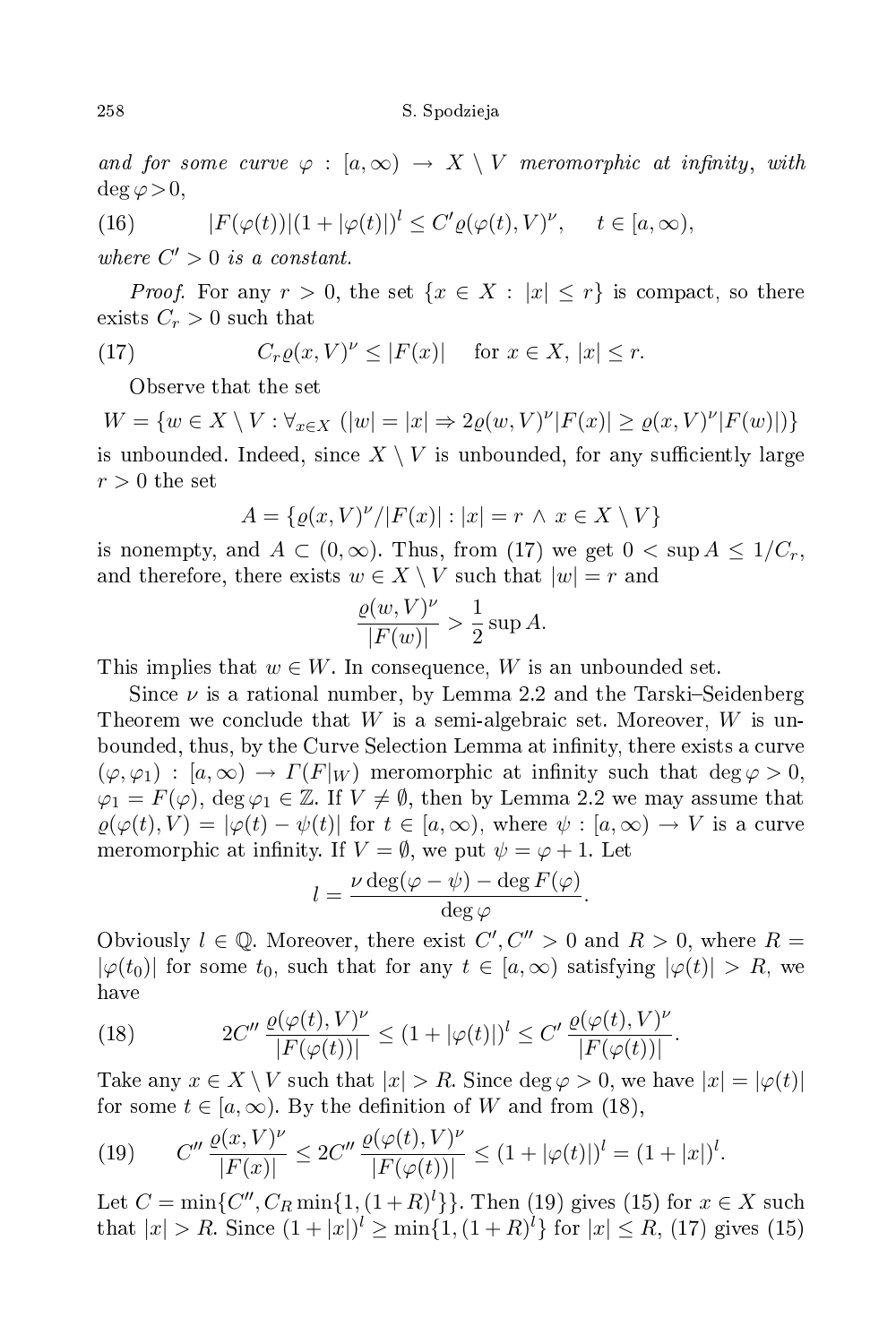for  $x \in X$  such that  $|x| \leq R$ . Summing up, (15) holds in X. Moreover, (16) immediately follows from  $(18)$ .

For any  $\nu \in \mathbb{Q}$  such that  $\nu \geq \mathcal{L}(F)$ , we denote by  $l_{\infty}(F,\nu)$  the unique number  $l \in \mathbb{Q}$  satisfying (15) and (16) of the assertion of Theorem 3.5. If  $\nu = \mathcal{L}(F)$ , then for simplicity we write  $l_{\infty}(F)$  instead of  $l_{\infty}(F, \mathcal{L}(F))$ .

REMARK 3.6. In the case when V is finite, the Łojasiewicz exponent of F at infinity  $\mathcal{L}_{\infty}(F)$  has been investigated, where

$$
\mathcal{L}_{\infty}(F) = \sup \{ \nu \in \mathbb{R} : \exists_{C,R>0} \ \forall_{x \in X} \ (|x| \ge R \Rightarrow |F(x)| \ge C|x|^{\nu}) \}.
$$

It is easy to see that, in this case, we have  $\mathcal{L}_{\infty}(F) = \mathcal{L}(F) - l_{\infty}(F)$ .

This exponent has been applied in many problems concerning polynomial mappings (see for instance [5]–[8], [14], [16], [18], [30], [31], [33], [34]).

In the case of polynomial mappings  $F: \mathbb{R}^n \to \mathbb{R}^m$ , estimations from above of  $\mathcal{L}_{x_0}(F)$  are very interesting. In the complex case this has been done  $([4], [9], [10], [17], [18])$ . The real case is more difficult. We have the following:

PROPOSITION 3.7. Let  $F = (f_1, \ldots, f_m) : \mathbb{R}^n \to \mathbb{R}^m$  be a polynomial mapping,  $F_{\mathbb{C}} : \mathbb{C}^n \to \mathbb{C}^m$  be the complexification of  $F, V = F^{-1}(0)$  and  $V_{\mathbb C}=F_{\mathbb C}^{-1}(0)$ . Then, for any  $x_0\in V$ ,

(20) 
$$
\mathcal{L}_{x_0}(F) \leq \mathcal{L}_{x_0}(F_{\mathbb{C}})\mathcal{L}_{x_0}(V_{\mathbb{C}}, \mathbb{R}^n).
$$

Moreover, if  $d = \max_{1 \leq j \leq m} \deg f_j > 0$ , then

(21) 
$$
\mathcal{L}_{x_0}(F) \leq d\mathcal{L}_{x_0}(W_{\mathbb{C}}, \mathbb{R}^n),
$$

where  $W_{\mathbb{C}} \subset \mathbb{C}^n$  is the zero-set of the complexification of  $g = f_1^2 + \cdots + f_m^2$ .

Proof. The inequality (20) follows immediately from the denition.

It is easy to observe that  $\mathcal{L}_{x_0}(F) = \frac{1}{2}\mathcal{L}_{x_0}(g)$ . As the degree of  $\Gamma(g_{\mathbb{C}})$  is equal to 2d, by Theorem 4.2 in [10] we obtain  $\mathcal{L}_{x_0}(g_{\mathbb{C}}) \leq 2d.$  Hence and from  $(20)$  we get  $(21)$ .

EXAMPLE 3.8. For a polynomial function  $g : \mathbb{R}^n \to \mathbb{R}$ , and its complex zero-set  $W_{\mathbb C}=g_{\mathbb C}^{-1}(0),$  the exponent  ${\mathcal L}_{x_0}(W_{\mathbb C},{\mathbb R}^n)$  for  $x_0\in{\mathbb R}^n\cap W_{\mathbb C}$  can be large.

Indeed, we take the Masser and Philippon example  $(17, \text{Example } 15)$ . Let  $f_1(x) = x_2 - x_1^d$ ,  $f_2(x) = x_3 - x_2^d$ , ...,  $f_{n-1}(x) = x_n - x_{n-1}^d$ ,  $f_n(x) = x_n^d$ ,<br>and  $g = f_1^2 + \cdots + f_n^2$ , for  $x = (x_1, \ldots, x_n)$ . Let  $F = (f_1, \ldots, f_n) : \mathbb{R}^n \to \mathbb{R}^n$ . Then  $\mathcal{L}_0(F) \geq d^n$ , and by (21),  $d^n \leq d\mathcal{L}_0(W_{\mathbb{C}}, \mathbb{R}^n)$ , i.e.  $\mathcal{L}_0(W_{\mathbb{C}}, \mathbb{R}^n) \geq d^{n-1}$ .

4. Remarks on separation of two mappings. Let  $X, Y, Z$  be closed subanalytic sets and let  $F: X \to Y$  and  $g: X \to Z$  be subanalytic mappings,  $x_0 \in X$ ,  $y_0 = F(x_0)$ ,  $V = F^{-1}(y_0) \subset g^{-1}(z_0)$ , where  $z_0 \in Z$ . From Theorem 1.5 and Corollary 2.6, we easily obtain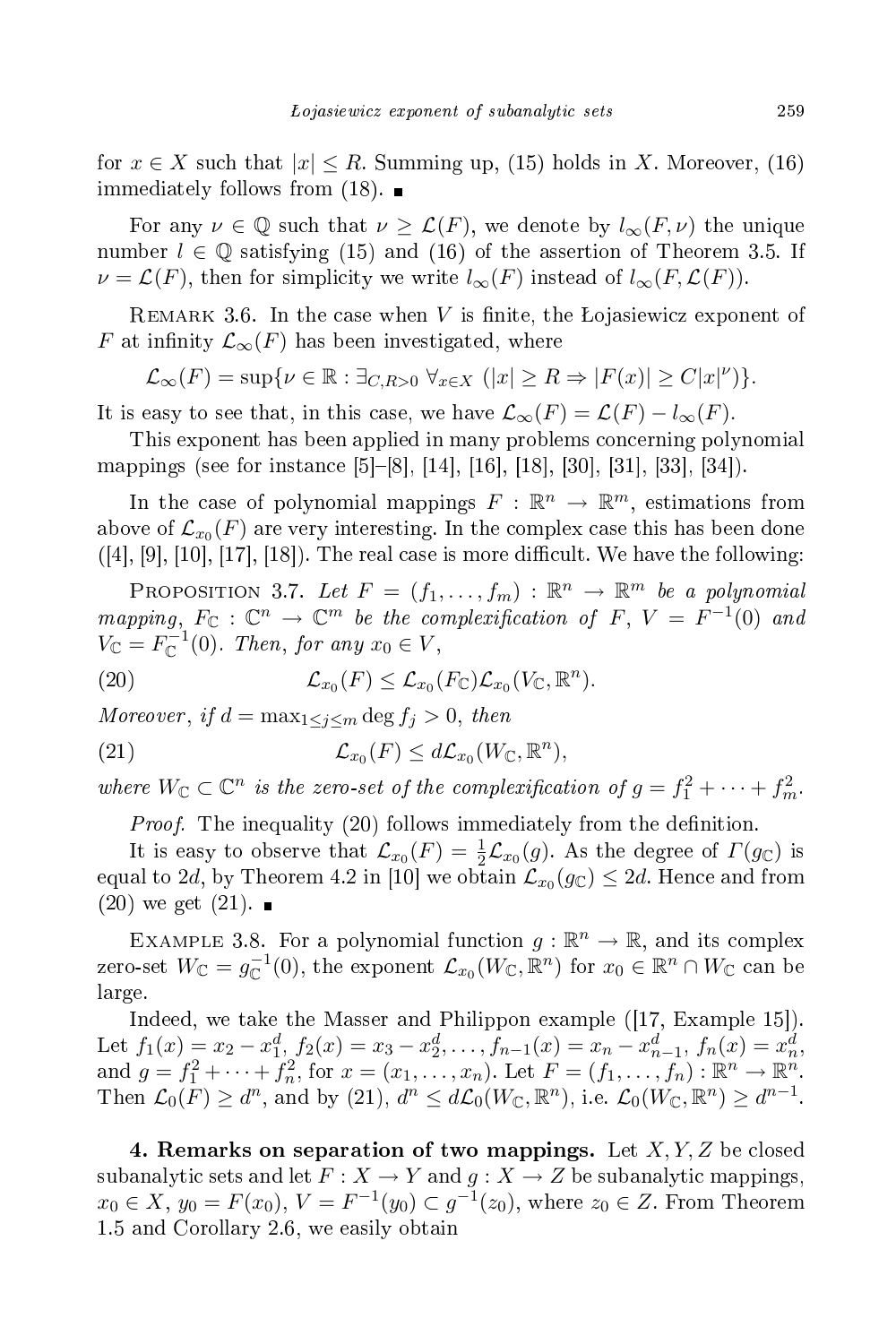## 260 S. Spodzieja i podzielanie podzielanie podzielanie podzielanie podzielanie podzielanie podzielanie podziel

Corollary 4.1.  $\mathcal{L}_{x_0}(F/g)=\mathcal{L}_{(x_0,y_0,z_0)}(\Gamma(F,g);X\times\{y_0\}\times Z,X\times Y)$  $\times \{z_0\}$  is the smallest exponent v satisfying (LT) for some  $C > 0$  and a neighbourhood  $\Omega$  of  $x_0$ . Moreover, the function  $V \ni x \mapsto \mathcal{L}_x(F/g)$  is upper  $semi-continuous.$ 

REMARK 4.2. If  $g^{-1}(z_0) \cap \Omega = V \cap \Omega$  for some neighbourhood  $\Omega$  of  $x_0$ , then  $\mathcal{L}_{x_0}(F) \leq \mathcal{L}_{x_0}(F/g)\mathcal{L}_{x_0}(g)$ .

Indeed,  $\rho_{\mathcal{N}}(F(x), y_0) \geq D \varrho_{\mathcal{N}}(g(x), z_0)^{\mathcal{L}_{x_0}(F/g)} \geq D' \varrho(x, V)^{\mathcal{L}_{x_0}(F/g) \mathcal{L}_{x_0}(g)}$ in a neighbourhood of  $x_0$  for some constants  $D, D' > 0$ .

REMARK 4.3. Let  $F: \mathcal{M} \to \mathbb{R}^k$  and  $g: \mathcal{M} \to \mathbb{R}^m$  be analytic mappings,  $V = F^{-1}(0) \subset g^{-1}(0)$ , and let  $x_0 \in V$ .

(a) We have  $\mathcal{L}_{x_0}(F) \geq \mathcal{L}_{x_0}(F/g)$ . Indeed, g is a locally Lipschitz mapping, so  $|g(x)|^{\mathcal{L}_{x_0}(F)} \leq C \varrho(x,g^{-1}(0))^{\mathcal{L}_{x_0}(F)} \leq C \varrho(x,V)^{\mathcal{L}_{x_0}(F)} \leq C' |F(x)|$  in a neighbourhood of  $x_0$  for some  $C, C' > 0$ .

(b) If  $x_0$  is a smooth point of V, then  $\mathcal{L}_{x_0}(F/g) = \mathcal{L}_{x_0}(F)$ , provided the components of g generate the ideal of the germ of  $V$  at  $x_0$ . In particular  $\mathcal{L}_{x_0}(F)=\sup_h\mathcal{L}_{x_0}(F/h),$  where  $h$  runs through all analytic mappings such that  $V \cap \Omega \subset h^{-1}(0)$  for some neighbourhood  $\Omega$  of  $x_0$ . Indeed, it is easy to see that  $\mathcal{L}_{x_0}(g) = 1$ , and then (a) and Remark 4.2 give the assertion.

(c) If  $x_0$  is a singular point of V, then we can require neither  $\mathcal{L}_{x_0}(F) =$  $\sup_h \mathcal{L}_{x_0}(F/h)$  nor  $\mathcal{L}_{x_0}(F) > \sup_h \mathcal{L}_{x_0}(F/h)$ .

Indeed, for  $F(x,y) = xy, (x,y) \in \mathbb{R}^2$ , we have  $\mathcal{L}_0(F) = 2$ . Moreover, for any nonzero analytic mapping h such that  $h(x, y) = 0$  for  $xy = 0$  in a neighbourhood of 0, we have  $|h(x, y)| = |F(x, y)| |h_1(x, y)|$ , where  $h_1$  is an analytic mapping. Thus,  $\mathcal{L}_0(F/h) \leq 1 < 2 = \mathcal{L}_0(F)$ .

On the other hand, for  $F(x, y, z) = (x^2, yz)$  and  $g(x, y, z) = (x, yz)$ , we have  $V = F^{-1}(0,0) = (\{0\} \times \mathbb{R} \times \{0\}) \cup (\{0,0\} \times \mathbb{R})$ , and in the polycylindric norm,  $\rho((x, y, z), V) = \min\{\max\{|x|, |y|\}, \max\{|x|, |z|\}\}\.$  Then we easily deduce that  $\mathcal{L}_0(F) = 2 = \mathcal{L}_0(F/g)$ .

Let  $F: X \to \mathbb{R}^k$  and  $g: X \to \mathbb{R}^m$  be semi-algebraic mappings,  $V =$  $F^{-1}(0)$ , and let  $V \subset g^{-1}(0)$ . By Corollaries 2.7 and 4.1, the set  $\{\mathcal{L}_x(F/g):$  $x \in V$  is finite. Then we may define

$$
\mathcal{L}(F/g) = \max\{\mathcal{L}_x(F/g) : x \in V\} \quad \text{if } V \neq \emptyset.
$$

Additionally we put  $\mathcal{L}(F/q) = 0$  if  $V = \emptyset$ .

REMARK 4.4. (a) Obviously,  $\mathcal{L}(F/g) = 0$  if and only if for each connected component W of X either  $W \subset g^{-1}(0)$  or  $V \cap W = \emptyset$ .

(b) From the definition of  $\mathcal{L}(F/q)$  it follows that if X is a compact set, then there exists  $C > 0$  such that  $|F(x)| \ge C|g(x)|^{\mathcal{L}(F/g)}$  for  $x \in X$ .

Repeating the proof of Theorem 3.5 (by considering  $|g(x)|$  instead of  $\rho(x, V)$  we obtain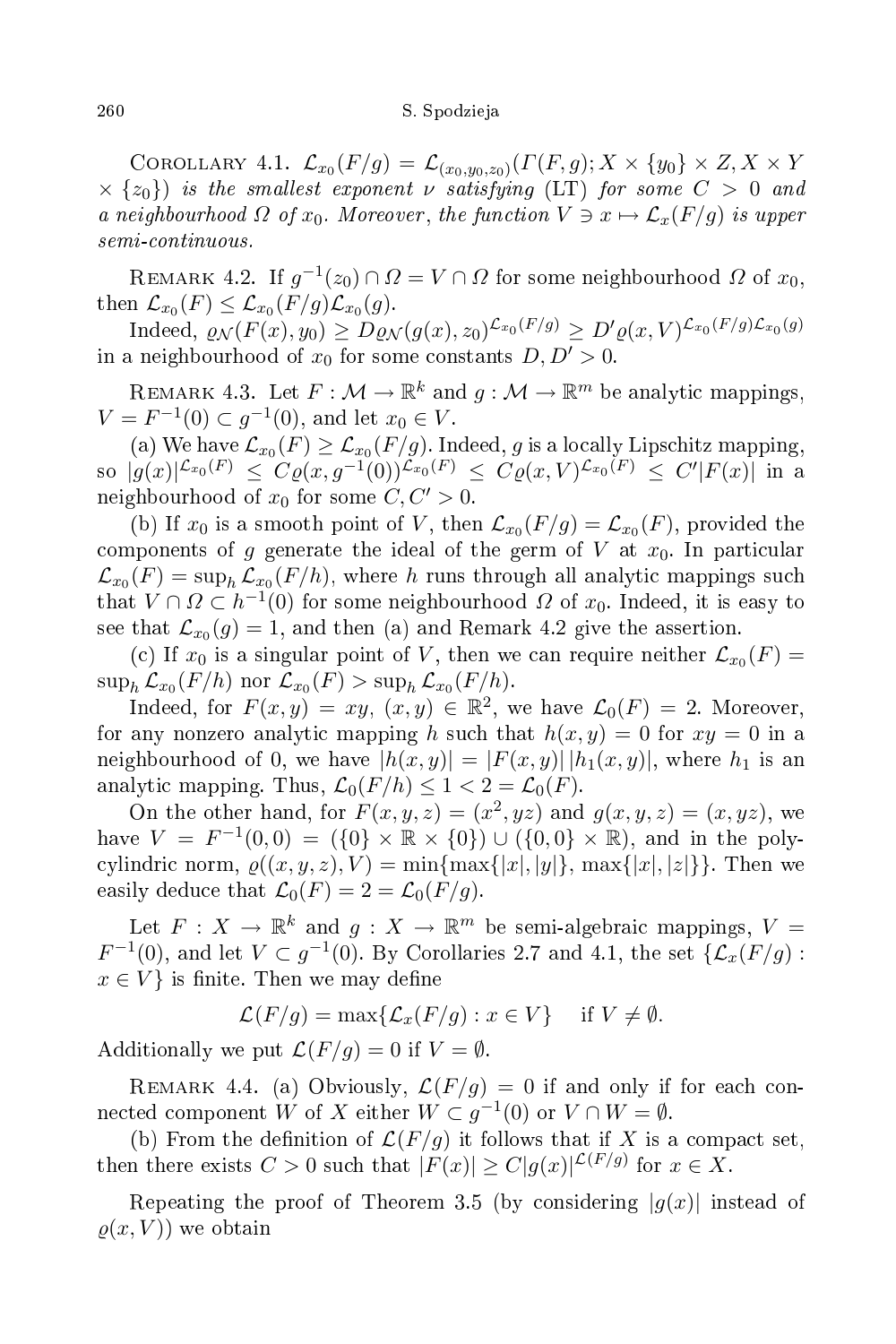THEOREM 4.5. If  $X \setminus V$  is an unbounded set, then for any  $\nu \in \mathbb{Q}$  such that  $\nu \geq \mathcal{L}(F/g)$ , there exists a unique  $l \in \mathbb{Q}$  such that for some constant  $C>0$ ,

(22) 
$$
|F(x)|(1+|x|)^{l} \geq C|g(x)|^{\nu} \quad \text{for any } z \in X,
$$

and for some curve  $\varphi : [r, \infty) \to X \backslash V$  meromorphic at infinity, with  $\deg \varphi > 0$ ,

(23) 
$$
|F(\varphi(t))|(1+|\varphi(t)|)^{l} \leq C'|g(\varphi(t))|^{\nu}, \quad t \in [r, \infty),
$$

where  $C' > 0$  is a constant.

For any  $\nu \in \mathbb{Q}$  such that  $\nu \geq \mathcal{L}(F/g)$ , the unique number  $l \in \mathbb{Q}$  satisfying the assertion of Theorem 4.5 is denoted by  $l_{\infty}(F/g, \nu)$ . If  $\nu = \mathcal{L}(F/g)$ , then, for simplicity, we write  $l_{\infty}(F/g)$ .

In the case of polynomial mappings  $F: \mathbb{R}^n \to \mathbb{R}^k$  and  $g: \mathbb{R}^n \to \mathbb{R}^m$ , we have the following connection between  $l_{\infty}(F/g, \nu)$ ,  $l_{\infty}(F, \nu)$  and  $\mathcal{L}(F)$ .

COROLLARY 4.6. Let  $g_1, \ldots, g_m$  be the components of g, and  $d =$  $\max_{1 \leq j \leq m} \deg g_j$ . If  $V \neq \emptyset$  and  $d > 0$ , then

(24) 
$$
l_{\infty}(F/g, \nu) \le l_{\infty}(F, \nu) + (d-1)\nu
$$
 for any  $\nu \in \mathbb{Q}, \nu \ge \mathcal{L}(F)$ .

The proof will be preceded by a lemma.

LEMMA 4.7. Let  $h \in \mathbb{R}[x_1, ..., x_n], d = \deg h > 0, and S = h^{-1}(0).$  If  $S \neq \emptyset$ , then there exists  $C > 0$  such that  $C|h(x)| \leq \varrho(x, S)(1+|x|^{d-1})$  for any  $x \in \mathbb{R}^n$ .

*Proof.* It is well known that there exist polynomials  $h_1, \ldots, h_n \in \mathbb{R}[x, y]$ , where  $x = (x_1, ..., x_n), y = (y_1, ..., y_n)$ , such that  $\deg h_1, ..., \deg h_n \leq d-1$  $\quad {\rm and} \quad$ 

(25) 
$$
h(x) - h(y) = \sum_{j=1}^{n} (x_j - y_j) h_j(x, y).
$$

Let  $z \in S$ . Then there exists  $D > 0$  such that for any  $j = 1, \ldots, n$ ,

(26)  $|h_j(x, y)| \le D(1+|x|^{d-1})$  for  $x, y \in \mathbb{R}^n$  such that  $|y| \le |z| + 2|x|$ .

Take any  $x \in \mathbb{R}^n$ , and let  $y \in S$  be such that  $\varrho(x, S) = |x - y|$ . Since  $\varrho(x, S) \leq |x - z|$ , we have  $|y| \leq |z| + 2|x|$ . So, by (25) and (26),

$$
|h(x)| \le \sum_{j=1}^n |x_i - y_j| \, |h_j(x, y)| \le n|x - y| D(1 + |x|^{d-1}).
$$

Then, for  $C = 1/nD$ , we obtain the assertion.

*Proof of Corollary 4.6.* By Lemma 4.7, there exists  $C_1 > 0$  such that (27)  $C_1|g(x)| \le \varrho(x,V)(1+|x|^{d-1})$  for  $x \in \mathbb{R}^n$ .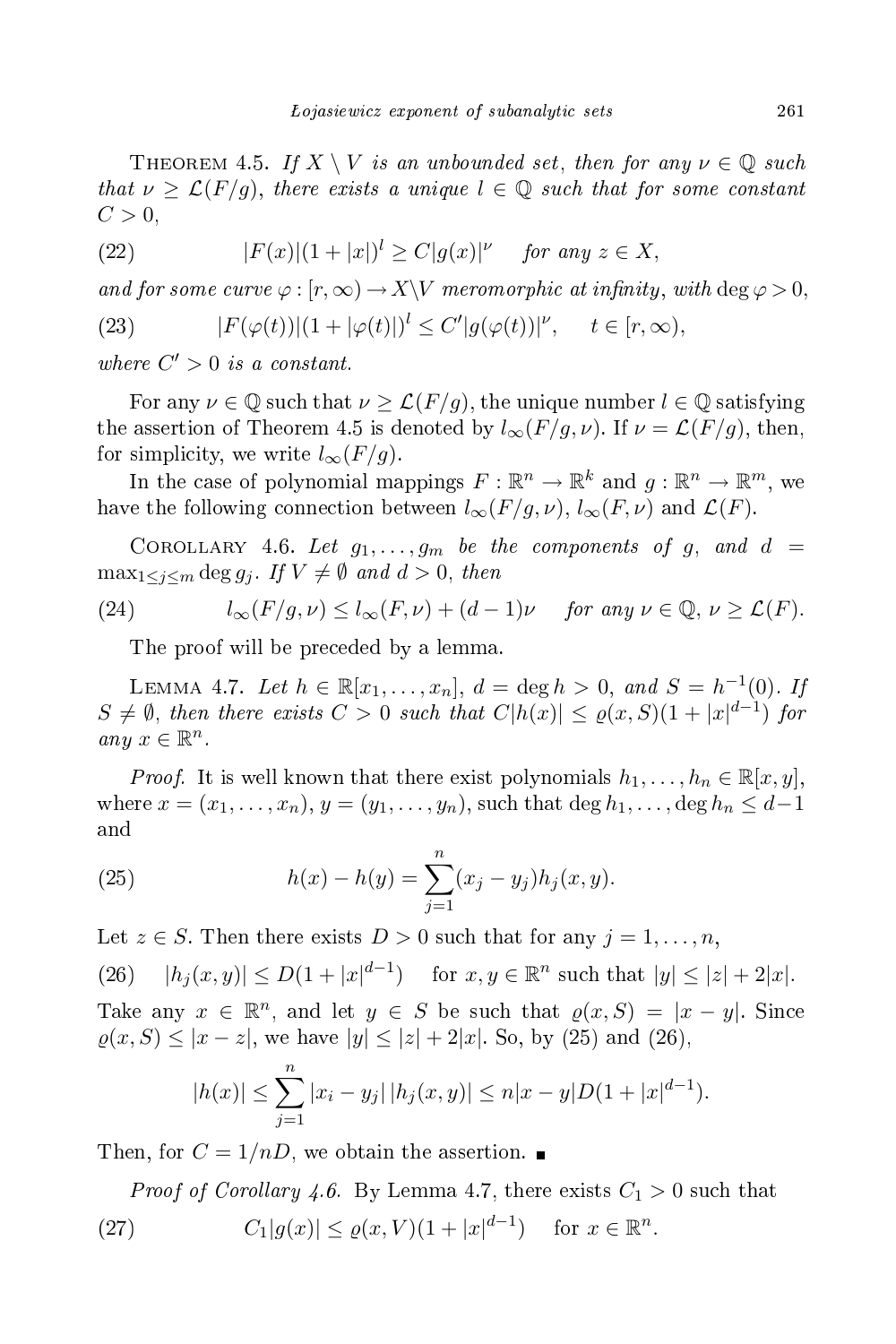Then for  $\nu \in \mathbb{Q}$  with  $\nu \geq \mathcal{L}(F)$ , by Theorem 3.5, there exists  $C_2 > 0$  such that

 $C_1^{\nu}C_2|g(x)|^{\nu} \leq C_2\varrho(x,V)^{\nu}(1+|x|^{d-1})^{\nu} \leq |F(x)|(1+|x|)^{l_{\infty}(F,\nu)}(1+|x|^{d-1})^{\nu}$ for any  $x \in \mathbb{R}^n$ . Hence, by Theorem 4.5, we easily obtain (24).

Acknowledgements. I am deeply grateful to Jacek Chadzyński, Tadeusz Krasiński and Tadeusz Mostowski for their valuable comments and advi
e.

## **References**

- [1] R. Benedetti and J.-J. Risler, Real Algebraic and Semi-Algebraic Sets, Act. Math., Hermann, Paris, 1990.
- $\lceil 2 \rceil$ H. Bierstone and P. D. Milman, Semi-analytic and subanalytic sets, Publ. I.H.E.S.  $\mathcal{A}$  and  $\mathcal{A}$  and  $\mathcal{A}$  and  $\mathcal{A}$  $67$  (1988),  $5-42$ .
- [3] J. Bochnak and J.-J. Risler, Sur les exposants de Lojasiewicz, Comment. Math. Helv. 50 (1975), 493-507.
- [4] W. D. Brownawell, *Local Diophantine Nullstellen inequalities*, J. Amer. Math. Soc.  $1(1988), 311-322.$
- [5] J. Chądzyński, On proper polynomial mappings, Bull. Polish Acad. Sci. Math. 31  $(1983), 115-120.$
- [6] J. Chądzyński and T. Krasiński, Exponent of growth of polynomial mappings of  $\mathbb{C}^2$  into  $\mathbb{C}^2$ , in: Singularities, S. Lojasiewicz (ed.), Banach Center Publ. 20, PWN, Warszawa, 1988, 147-160.
- $[7] \quad -$ ,  $\quad$ , Sur l'exposant de Lojasiewicz à l'infini pour les applications polynomiales de  $\mathbb{C}^2$  dans  $\mathbb{C}^2$  et les composantes des automorphismes polynomiaux de  $\mathbb{C}^2$ , C. R. Acad. Sci. Paris 315 (1992), 1399-1402.
- [8]  $\rightarrow$ ,  $\rightarrow$ , *The gradient of a polynomial at infinity*, Kodai Math. J. 26 (2003), 317-339.
- $[9]$  E. Cygan, A note on separation of algebraic sets and the Lojasiewicz exponent for polynomial mappings, Bull. Sci. Math. 129 (2005), 139-147.
- [10] E. Cygan, T. Krasiński and P. Tworzewski, Separation of algebraic sets and the *Lojasiewicz exponent of polynomial mappings*, Invent. Math. 136 (1999), 75–87.
- [11] Z. Denkowska, S. Łojasiewicz and J. Stasica, Certaines propriétés élémentaires des ensembles sous-analytiques, Bull. Acad. Polon. Sci. Math. 27 (1979), 529-535.
- [12] A. Fakak, Sur les exposants de Lojasiewicz, Dissertation, Université de Rennes I, 1986, 62 pp. Publ. Inst. Re
h. Math. Rennes, 1987-4, Univ. Rennes I, 1988.
- [13] A. Gabrielov, Complements of subanalytic sets and existential formulas for analytic functions, Invent. Math.  $125$  (1996), 1-12.
- [14] H. V. Ha, Nombres de Lojasiewicz et singularités à l'infini des polynômes de deux variables complexes, C. R. Acad. Sci. Paris 311 (1990), 429–432.
- [15] H. Hironaka, Subanalytic sets, in: Number Theory, Algebraic Geometry and Commutative Algebra, Kinokuniya, Tokyo, 1973, 453-463.
- [16] L. Hörmander, On the division of distribution by polynomials, Ark. Mat. 3 (1958), 555568.
- [17] S. Ji, J. Kollár and B. Shiffman, A global Lojasiewicz inequality for algebraic varieties, Trans. Amer. Math. Soc. 329 (1992), 813-818.
- [18] J. Kollár, *Sharp effective Nullstellensatz*, J. Amer. Math. Soc. 1 (1988), 963–975.